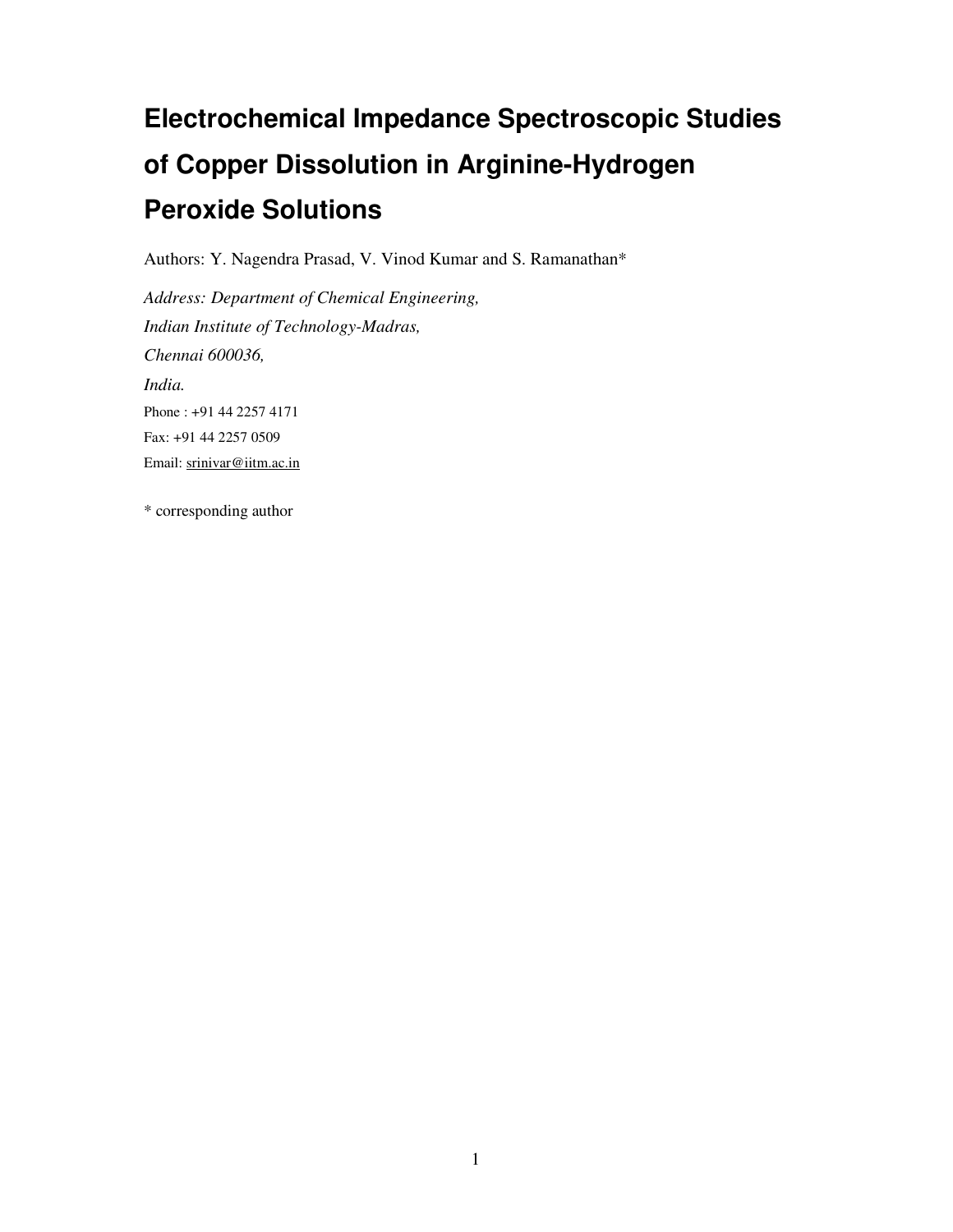#### **Abstract**

Anodic dissolution of copper in arginine and hydrogen peroxide based medium suitable for chemical mechanical planarization (CMP) slurry formulation was investigated using Electrochemical Impedance Spectroscopy (EIS). Potentiodynamic polarization and impedance data were acquired for copper dissolving in hydrogen peroxide and arginine solution. Reaction mechanism analysis (RMA) was employed to determine the mechanistic pathway of copper dissolution. RMA analysis indicates that there is a stable passivating film does not form on the copper surface, and the direct dissolution of copper was also ruled out. A two step mechanism involving cupric oxide as an intermediate species is proposed. The data was also fit to an electrical equivalent circuit (EEC) to obtain insight into the variation of the parameters with the overpotential. The modeled data for the two step mechanism captures the essential features of the impedance spectra at various overpotentials.

*Keywords: Anodic Dissolution, Electrochemical Impedance Spectroscopy, Reaction Mechanism Analysis, Chemical Mechanical Planarization, Copper, Amino Acid*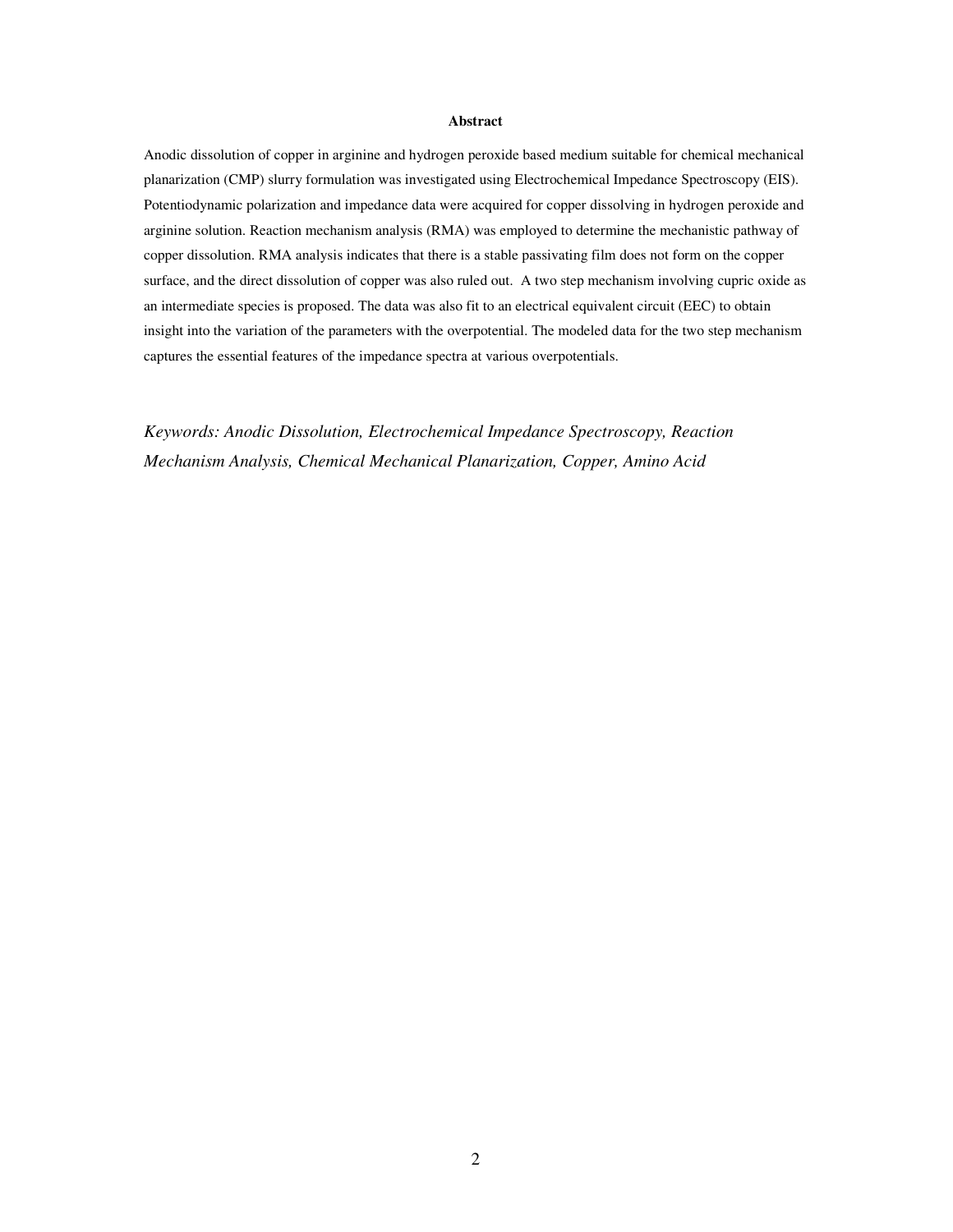### **Introduction**

Chemical Mechanical Planarization (CMP) is a key process used in the formation of copper interconnects in semiconductor industry [1-3]. CMP involves removal of excess copper using a slurry which consists of chemicals and abrasive particles. In this process the surface to be planarized is moved against a pad with the slurry flowing between the surface and the pad. The chemicals may etch or modify the surface, while the abrasives would remove the surface by mechanical action. Although acidic slurries are widely used for copper CMP, they tend to corrode the equipment [4]. Recently, an alkaline slurry containing an amino acid L-arginine and hydrogen peroxide was proposed for copper CMP [5]. Arginine has the useful property of suppressing the silicon dioxide polish rate, even at alkaline pH [6].

Copper corrosion in acidic media has been investigated extensively, and the kinetics of dissolution has been analyzed in a wide range of pH and overpotential [7-12]. The dissolution, as well as the deposition, is explained by the two step mechanism involving an adsorbed intermediate as

$$
\text{Cu} \rightleftarrows \text{Cu}^+_{\text{ads}} + e^-
$$
\n
$$
\text{Cu}^+_{\text{ads}} \longrightarrow \text{Cu}^{2+} + e^-
$$
\n
$$
\tag{1}
$$

for low overpotentials. At higher overpotentials, based on the impedance analysis, the following additional steps involving an autocatalytic mechanism have been proposed.

$$
\text{Cu}^+_{\text{ads}} \rightleftarrows \text{Cu}^{2+}_{\text{ads}} + e^-
$$
\n
$$
\text{Cu}^{2+}_{\text{ads}} + \text{Cu} \longrightarrow \text{Cu}^{2+} + \text{Cu}^{2+}_{\text{ads}} + 2e^-
$$
\n
$$
\tag{2}
$$

In the acidic pH range, particularly at low overpotentials, cuprous and cupric oxides are not expected to be present [13]. Hence the models proposed for copper dissolution in acidic medium do not include any film on the metal surface. In alkaline medium, passivating films are formed on the copper surface. The nature of the film and the kinetics of film formation have been investigated by electrochemical and non-electrochemical techniques[14-26], and it was shown that a typical film consists of  $Cu<sub>2</sub>O$ , CuO and Cu(OH)<sub>2</sub> layers [15,21,23]. However, most of the studies have focussed on the film formation in alkaline solutions which do not contain any additional oxidizing or complexing agent. Arginine is an effective complexing agent which can remove the copper oxide layers. Although arginine and hydrogen peroxide have been shown to be a suitable combination for Cu CMP slurry, the mechanism of the dissolution of copper in this medium is not understood well [5]. There are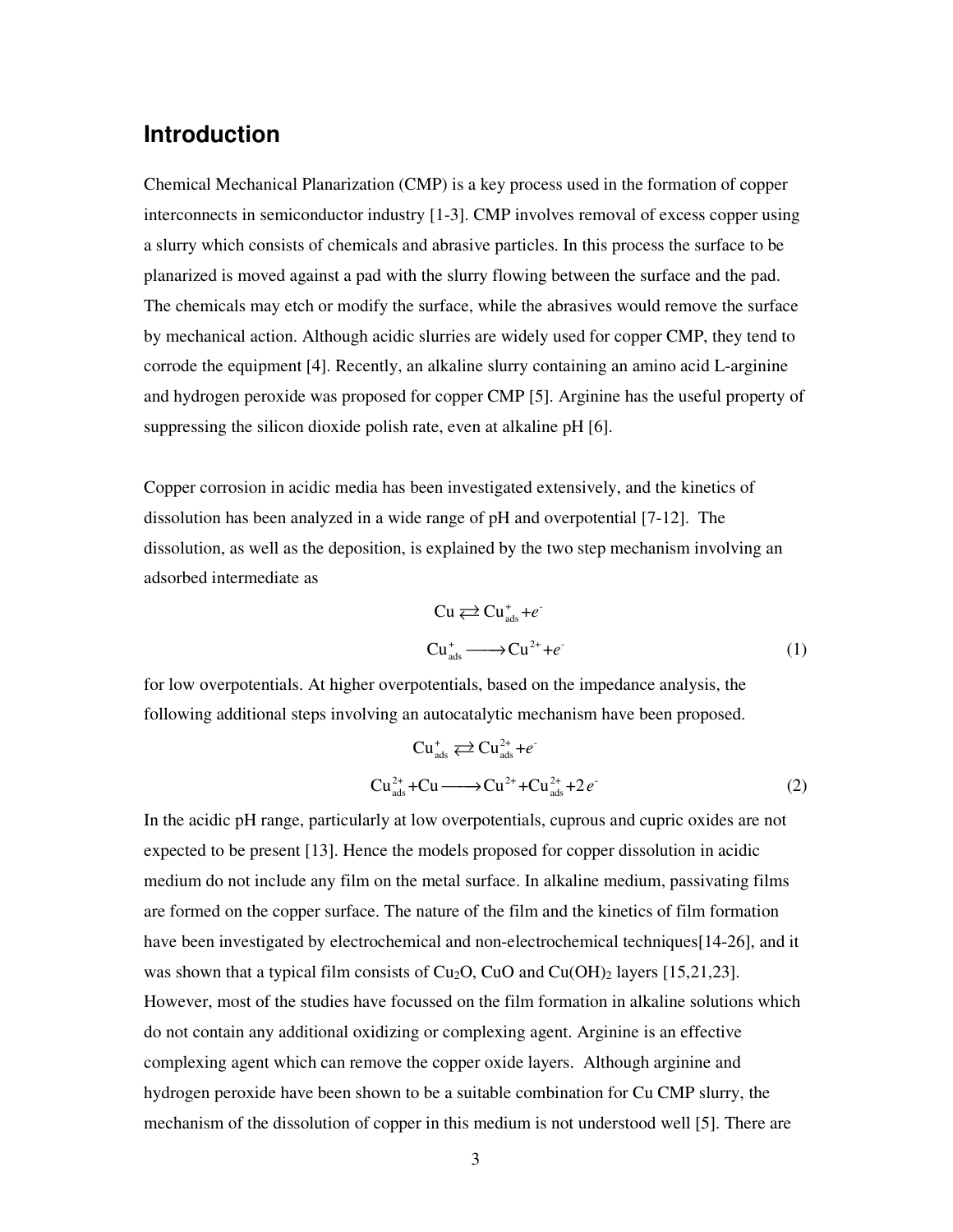limited reports on the kinetics of copper dissolution in an alkaline solution containing a complexing agent and hydrogen peroxide [5,27]. In this work, we probe the copper dissolution using potentiodynamic polarization and electrochemical impedance spectroscopy (EIS). Reaction mechanism analysis (RMA) and electrical equivalent circuit (EEC) are employed to model the system. From a detailed comparison of the model predictions and the experimental data, we propose a two-step reaction mechanism involving an oxide intermediate species.

### **Experimental**

A standard three electrode cell, with an Ag/AgCl (3.5M KCl) reference electrode, a platinum counter electrode (both from CH Instruments), and a copper rod of 11 mm dia (99.9999+% purity, Sigma-aldrich) as the working electrode, was used. All the potentials reported are with respect to the Ag/AgCl electrode. MilliQ water (Millipore) was used in preparing the solutions, and all the chemicals used were of AR grade. The working electrode was polished with successively finer powders of alumina (Buehler Inc) and ultrasonicated immediately before each experiment. The following solution compositions was employed. 1% (vol/vol) hydrogen peroxide, 1% (wt) arginine, and 0.1 M sodium sulfate as supporting electrolyte. Potentiodynamic polarization experiments were also conducted in solutions without arginine. For the experiments without arginine, the pH was adjusted to 10 using concentrated sodium hydroxide. All the experiments were conducted at room temperature, and the solutions did not contain any abrasive powder.

The potentiodynamic and impedance data were acquired with PARSTAT 2263 (EG&G Princeton Applied Research). Potentiodynamic polarization curves were obtained by sweeping the voltage from cathodic to anodic potential at  $2 \text{ mV s}^{-1}$ . The impedance data was obtained by applying an ac perturbation of 20 mV (peak to peak) in the frequency range of 50 mHz to 50 kHz at various DC potentials where dissolution occurs. Zsimpwin software was used to determine the EEC parameters by Complex Non-linear Least Square (CNLS) analysis. The RMA parameters were estimated using sequential quadratic programming.

## **Results and Discussion**

*Potentiodyanmic polarization measurements*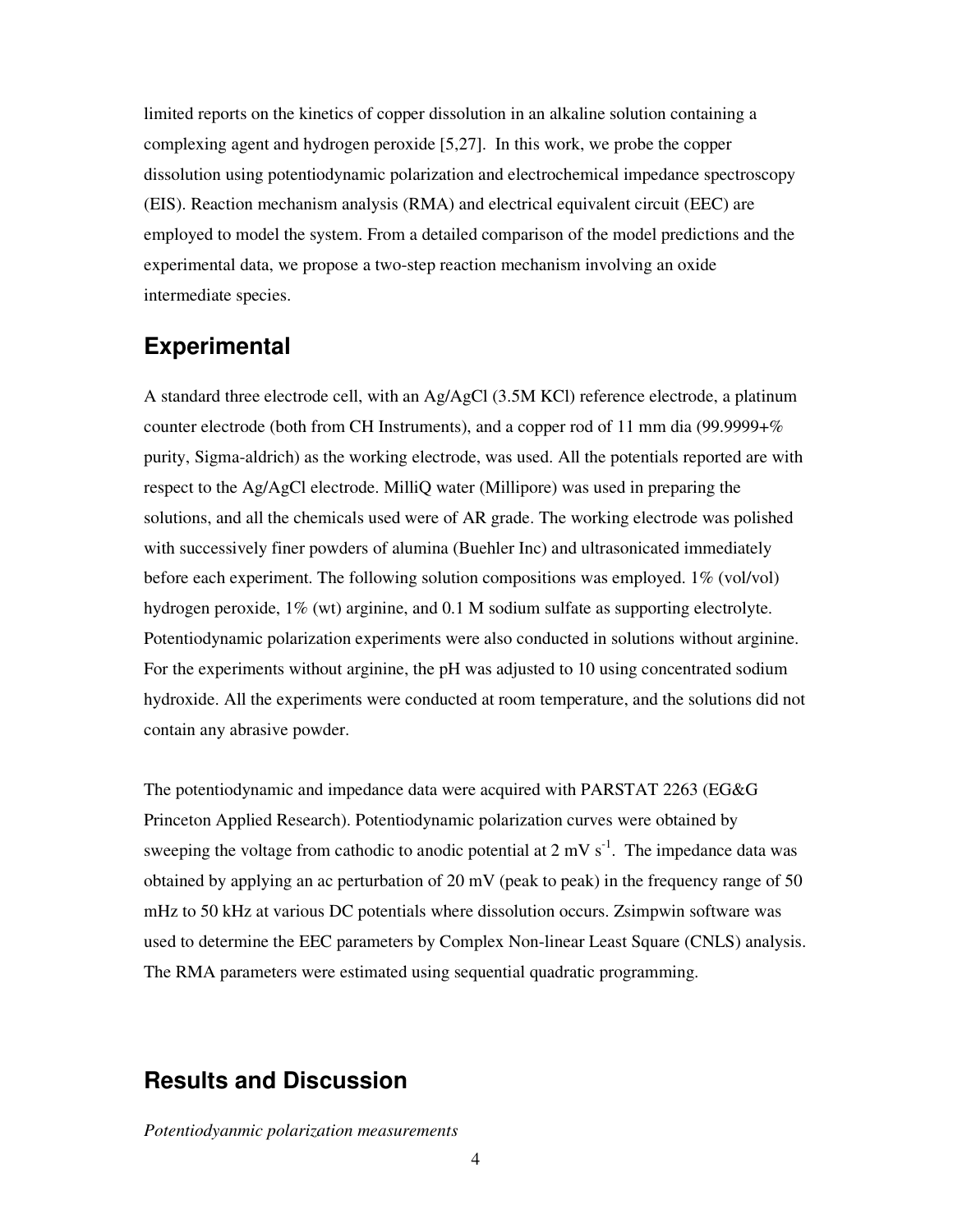The potentiodynamic polarization plots for copper in 1% (vol/vol) hydrogen peroxide and 0.1 M sodium sulfate with and without L-arginine are shown in Figure 1. For the system with only hydrogen peroxide, the anodic current branch is lower indicating the possible formation of a film. Copper in alkaline media will tend to form cuprous and cupric oxides and copper hydroxide film [13-26]. The film may not completely passivate the surface but may still decrease the dissolution rate [28]. Figure 1 shows that, in the presence of arginine, the anodic branch does not exhibit any sign of passivation. The anodic and cathodic branches were extrapolated, and the corrosion current ( $I_{\text{corr}}$ ) was estimated using the software PowerCorr. It was found that the corrosion currents were 4000 and 17  $\mu$ A cm<sup>-2</sup> for the system with and without arginine respectively. The large increase in  $I_{\text{corr}}$  with the addition of arginine shows that the dissolution rate of copper increases significantly in the presence of arginine and hydrogen peroxide. Potential pH diagram for a simple amino acid glycine reveals that the addition of glycine reduces the stability region of CuO, and copper-glycine complex formation is preferred [29]. It is quite likely that arginine also reduces the stability region of CuO and would tend to complex the cupric ions, and thus dissolve the film. This would explain the lack of any sign of passivation in the anodic branch of the polarization curve for copper dissolution in arginine and hydrogen peroxide. However, the possibility of copper oxide or copper hydroxide formation at alkaline pH, at least as an intermediate species, exists [13-26]. Hence it can be concluded that direct dissolution of copper is not likely to occur in this system, and that a thick, stable passivating oxide is also not likely to be present.

#### *EIS measurements*

EIS is a powerful tool that can be used to unravel the mechanism of electrochemical reactions [30-35]. The kinetics of dissolution and passivation of various metals in acidic media have been successfully analyzed with EIS [36-39 ]. Experimental EIS data for copper electrode in  $1\%$  (vol/vol) hydrogen peroxide and  $1\%$  (wt) arginine with 0.1 M sodium sulfate as the supporting electrolyte at various overpotentials are shown as data points in the Nyquist representation in Figure 2. The overpotentials were chosen based on the results of potentiodynamic polarization curves (Figure 1). The open circuit potential (OCP) of the copper electrode in arginine-hydrogen peroxide system was  $140 \text{ mV}$  vs Ag/AgCl, and hence the EIS data was acquired at anodic potentials with an interval of 50 mV starting at the OCP. In the high frequency regime, a capacitive loop corresponding to the double layer regime is

5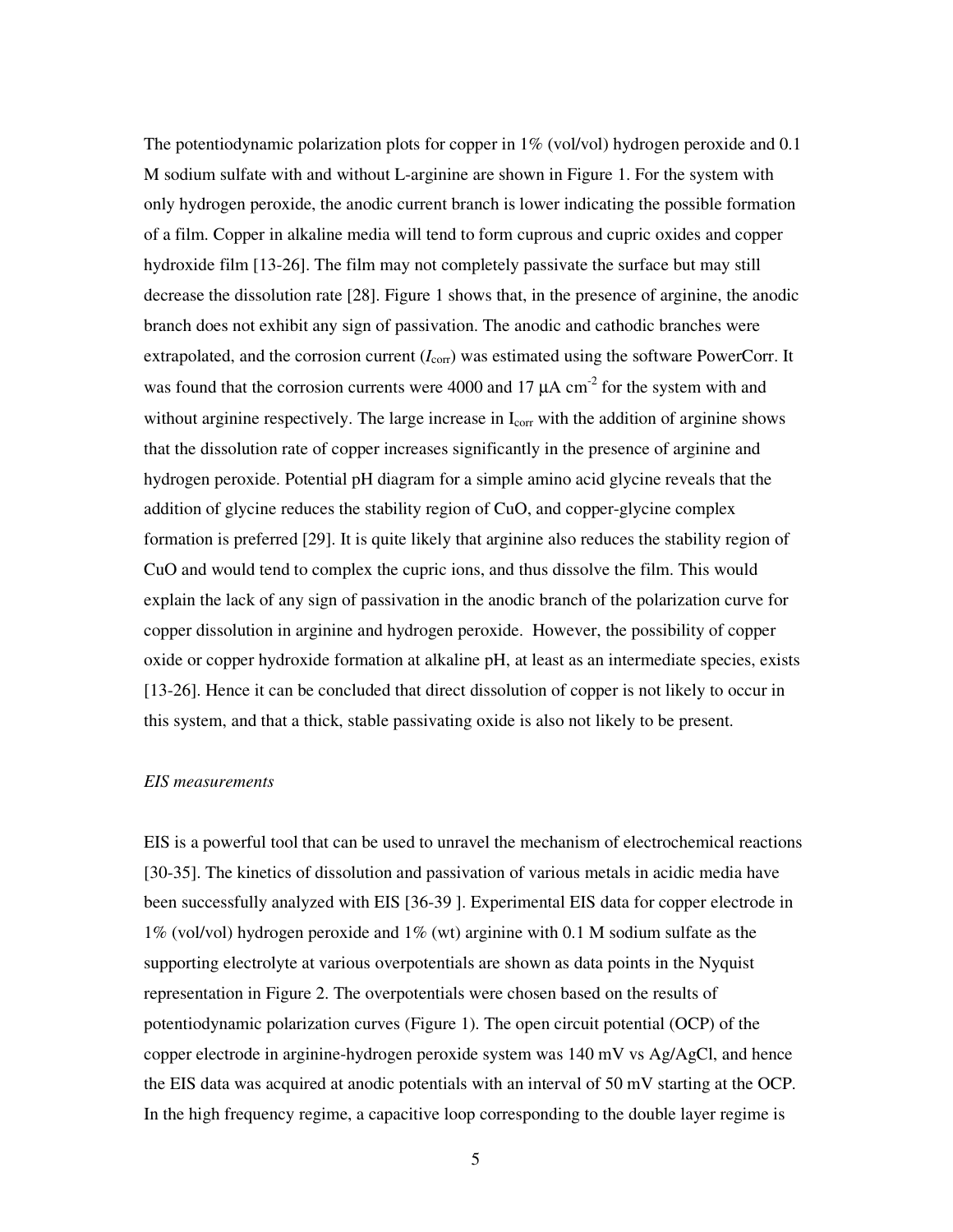observed, while in the low frequency regime, an additional capacitive loop corresponding to the dissolution reaction is observed. The loop at high frequencies shrinks with the overpotential, while the loop at low frequencies expands. In the low frequency loop, a linear region at 45 degrees from the real axis can be observed, particularly at the potential of 290 mV vs Ag/AgCl. Usually, a 45 degree line in the Nyquist plot is associated with diffusion limited regime, and the implications are discussed later.

#### *Reaction mechanism analysis*

The equations of impedance for various reaction mechanisms have been reported [40-44] and are summarized here for the candidate mechanisms. The following assumptions are employed in the derivation of the impedance equations. 1. The adsorption of the intermediate species follows Langmuir isotherm model. 2. The rate constants depend on the potential exponentially, similar to Tafel parameters. 3. The ac perturbation is small so that the non linear terms can be neglected. When the amplitude of the exiting signal is 10 mV or less, the system response would tend to be linear [45]. It is to be noted that the linearity of a system depends on several factors including the electrode surface, electrochemical cell configuration, etc**.** Since the data shows a depressed semicircle, especially at higher frequency, a constant phase element (CPE), rather than a simple capacitor, was employed to represent the double layer. A CPE is represented by the parameters  $Y_0$  and *n* and may be observed when the electrode surface is not uniform [46, 47]**.** While the exact source of the CPE behavior is not agreed upon yet, it is widely used to represent the double layer which exhibits frequency dispersion of capacitance [48-52].

#### *Inapplicability of the direction dissolution reaction*

Consider the simple direct dissolution reaction given in Equation (3). The current (*J*) and the rates constants are given in Equation (4) where *F* is the Faraday constant and *V* is the overpotential.

$$
Cu \xrightarrow{k_1} Cu^{2+} + 2 e^{i}
$$
 (3)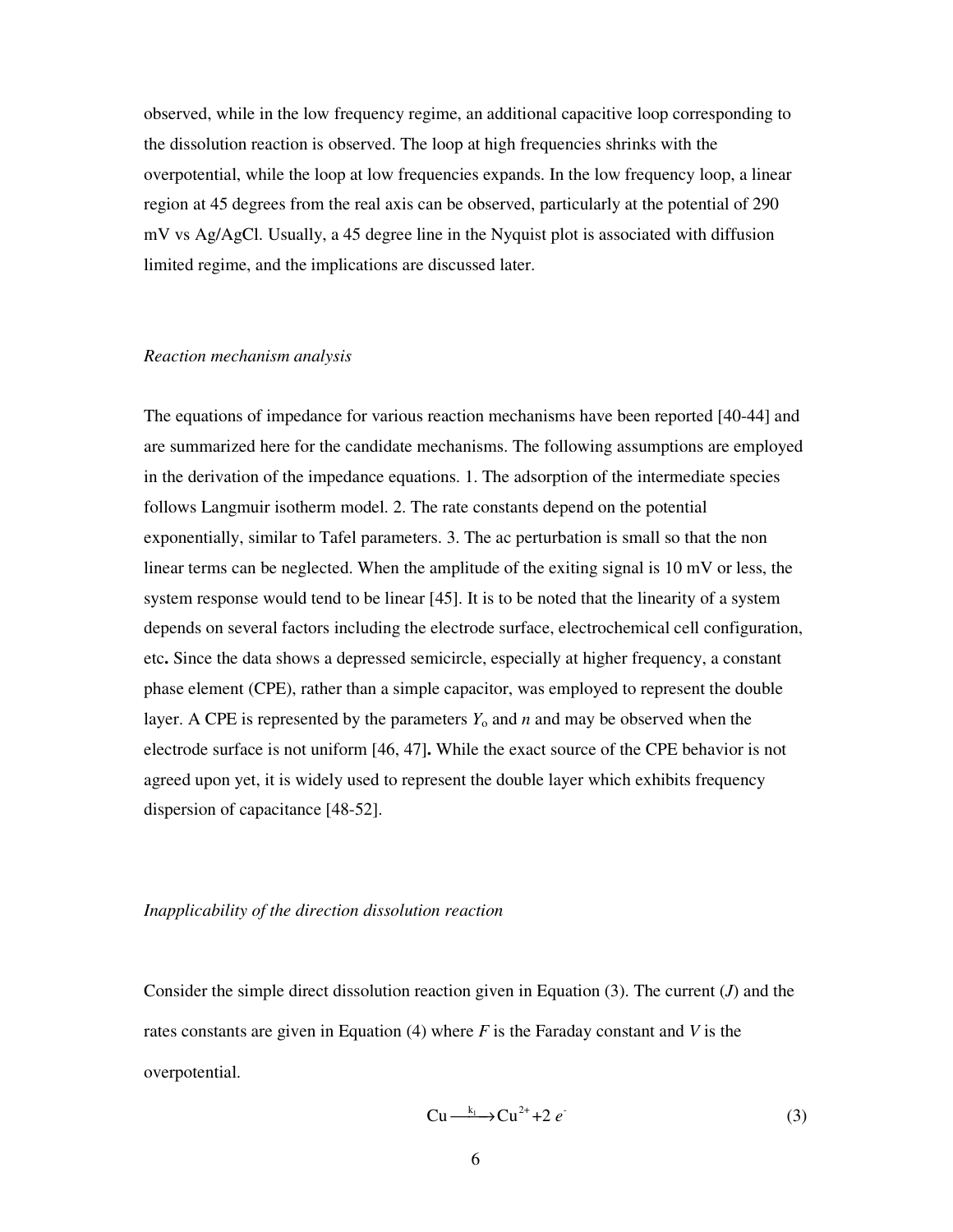$$
J = Fk_1
$$
  

$$
k_1 = k_{10}e^{b_1V}
$$
 (4)

Here  $k_1$  is the rate constant,  $k_{10}$  is the pre-exponential factor, and  $b_1$  is the exponent which represents the potential barrier in the direction of the reaction. The Faradaic impedance at the metal-solution interface  $Z_{F,m/s}$  and the total impedance of the system  $Z_{\text{Total}}$  are given respectively by

$$
\frac{1}{Z_{F,m/s}} = \frac{dJ}{dV} = Fk_1b_1 = Fk_{10}b_1e^{b_1V}
$$
\n(5)

$$
Z_{\text{Total}} = R_{\text{sol}} + \left( \left( Z_{\text{F},\text{m/s}} \right)^{-1} + \left( j\omega \right)^n Y_o \right)^{-1} \tag{6}
$$

Here  $R_{sol}$  is the solution resistance, and  $\omega$  is the angular frequency of the applied ac voltage. Equation (5) shows that the Faradaic impedance decreases with an increase in overpotential, and that it is independent of frequency of perturbation for this mechanism. Thus it is clear that the impedance modeled by the direct dissolution mechanism can give rise to only one capacitance loop which corresponds to the CPE as given in Equation (6). Hence the mechanism given by the equation (3) cannot represent the dissolution of copper in the arginine and peroxide solution. A reaction involving at least one intermediate species is necessary to adequately model this system.

#### *Proposed reaction mechanism*

The dissolution of copper in glycine and hydrogen peroxide system at pH 4 has been investigated with Fourier Transformed EIS, and the role of hydrogen peroxide and the amino acid has been delineated [53]. Normally, hydrogen peroxide would react with copper to form cuprous and cupric oxides. However, in the presence of Cu-amino acid complexes, hydrogen peroxide dissociates into hydroxyl radicals (\*OH) which are powerful oxidizing agents [54]. For glycine and hydrogen peroxide based solutions, hydroxyl radicals would convert the copper to copper oxide by the reaction

$$
Cu + 2(*OH) \rightarrow CuO + H2O
$$
 (7).

The oxide would subsequently be dissolved by the complexing action of amino acid [48]. It was also proposed that the direct dissolution transfer ( $Cu \rightarrow Cu_{sol}^{2+} + 2 e^{-}$ ) was unlikely in the presence of hydrogen peroxide [53]. It is likely that arginine and peroxide, in the presence of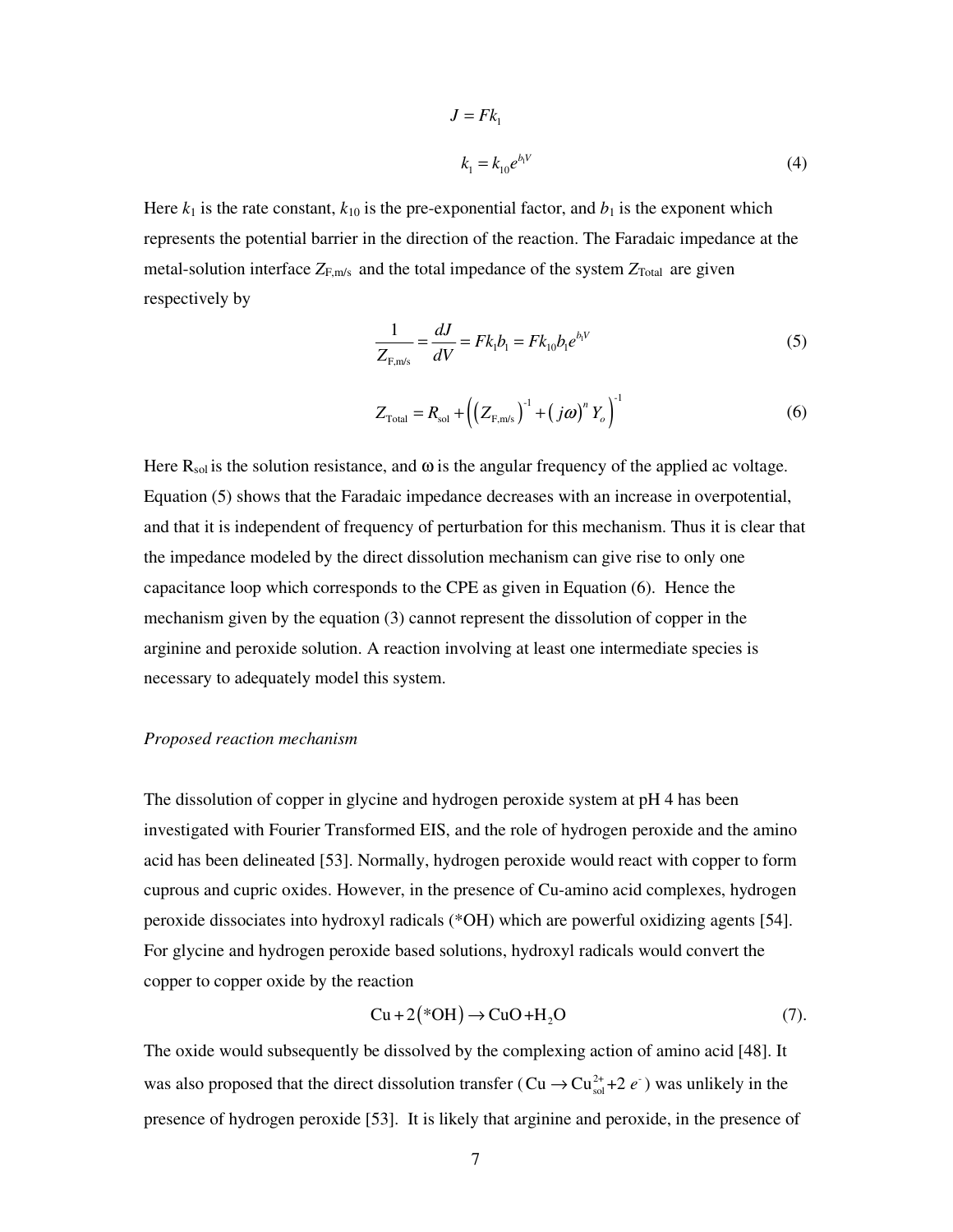copper, also produce significant amount of hydroxyl radicals which oxidize the copper surface. Hence a candidate mechanism involving one intermediate species and two more parameters  $k_{20}$  and  $b_2$  was chosen. The reaction between the hydroxyl radical and the copper surface can be described by the Faradaic reaction given below.

$$
Cu + (*OH) \xrightarrow{k_1} CuO + H^+ + e^-
$$
 (8)

This may proceed in parallel with the reaction given by equation (7). In alkaline pH, the product  $H^+$  ion in the equation (8) would react with hydroxyl ions to form water, and the cupric oxide would be dissolved by arginine through non-Faradaic reactions similar to the dissolution of copper oxide by glycine. At a pH value of 10, arginine would be present mostly as neutral species, as given in Figure 6 [55]. It may complex with CuO and may dissolve as given in Equation (9) where HX is the form given in Figure 6. The non-Faradaic reactions are similar to the dissolution of copper by glycine [48].

$$
CuO+2HX \xrightarrow{k_2} Cu[X]_2 + H_2O
$$
 (9)

Cuprous and cupric oxides and cupric hydroxides are expected to be present on the copper surface at alkaline pH [7,14-26]. However, in the presence of complexing agents such as ammonia which dissolve the oxide, they may not completely cover the surface but rather be present at sub monolayer coverage [13]. Thus it is unlikely that copper surface in arginine and peroxide solution is completely covered by a thick film of oxide. The potentiodynamic polarization data (Figure 1) also does not show any evidence for the presence of a passivating oxide film. Hence the impedance caused by a possible thick oxide film is not considered in this analysis.

For the reaction given by Equations (8) and (9), with the intermediate species CuO having a surface coverage  $\theta$ , the unsteady state mass balance can be written as

$$
\tau \frac{d\theta}{dt} = k_1 (1 - \theta) - k_2 \theta \tag{10}
$$

where  $\tau$  is the total number of surface sites per unit area for the given electrode surface. Under steady state conditions, the surface coverage( $\theta_{ss}$ ) and the current due to Faradaic reaction (J) respectively are given below:

$$
\theta_{\rm SS} = \frac{k_1}{k_1 + k_2} \tag{11}
$$

$$
J = F k_1 (1 - \theta) \tag{12}
$$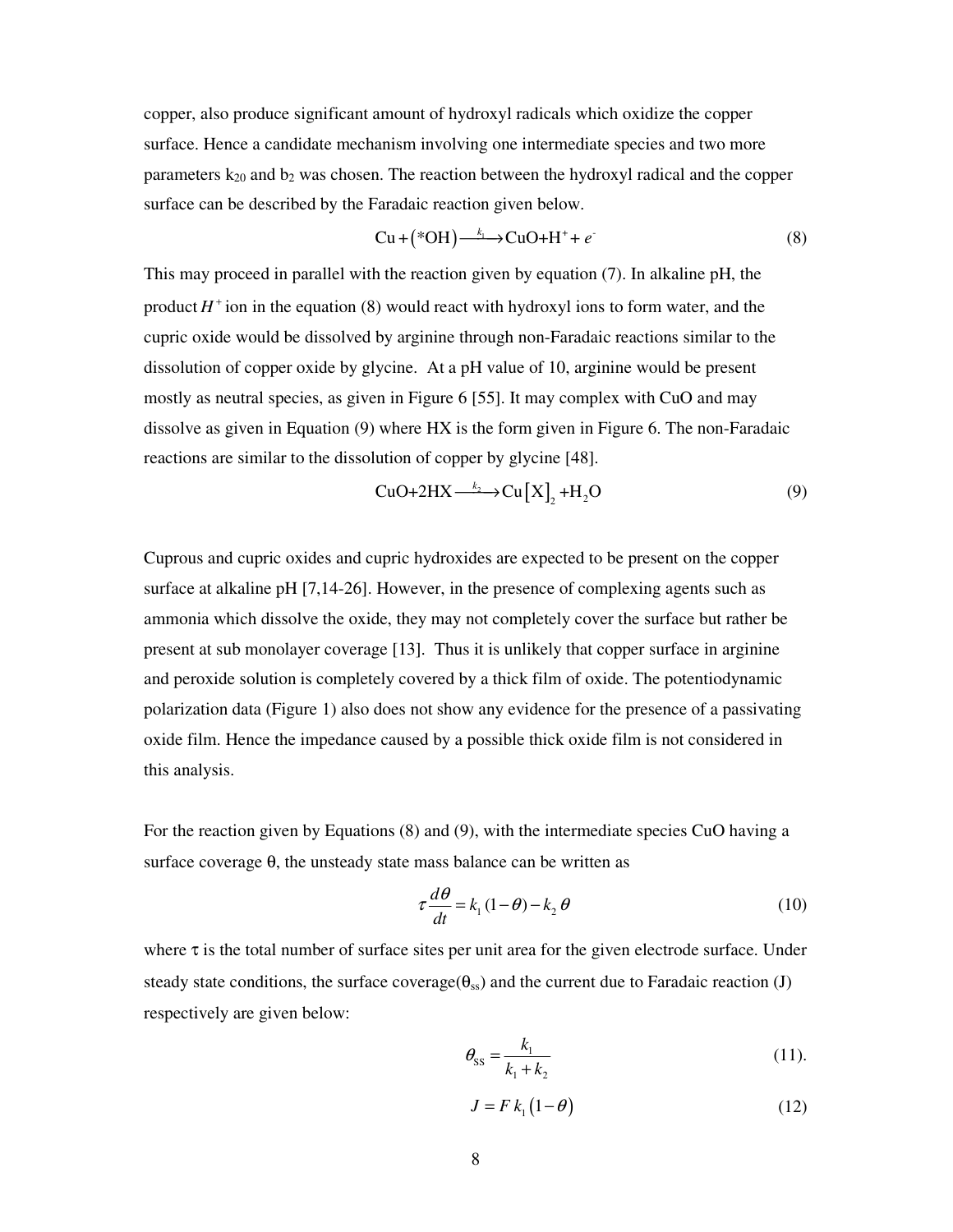The Faradaic impedance( $Z_{F,m/s}$ ) is obtained by taking the derivative of the current given in equation (12) with respect to the voltage, and it is given by

$$
\frac{dJ}{dV} = \left(Z_{F,m/s}\right)^{-1} = F \frac{d}{dV} \left(k_{10} e^{b_V} \left(1 - \theta\right)\right)
$$
\n
$$
= F k_{10} e^{b_V} \left(b_1 \left(1 - \theta_{ss}\right) - \frac{d\theta}{dV}\right)
$$
\n(13)

However, from equation (11),  $k_1(1 - \theta_{ss}) = k_2\theta_{ss}$ . By expanding the equation (10) in series form and neglecting the second and higher order terms, it is seen that

$$
\tau \frac{d\theta}{dV} \frac{dV}{dt} = (k_1 + b_1 k_1 V) \left( 1 - \theta_{ss} - \frac{d\theta}{dV} \right) - (k_2 + b_2 k_2 V) \left( \theta_{ss} + \frac{d\theta}{dV} \right)
$$
  
\n
$$
j\omega \tau \frac{d\theta}{dV} = (k_1 + k_2) \left( -\frac{d\theta}{dV} \right) + b_1 k_1 (1 - \theta_{ss}) - b_2 k_2 \theta_{ss}
$$
\n(14)

Thus

$$
(Z_{F,m/s})^{-1} = (R_t)^{-1} - F k_1 \frac{d\theta}{dV}, \text{ where}
$$
  

$$
(R_t)^{-1} = F b_1 k_2 \theta_{SS}
$$
  

$$
\frac{d\theta}{dV} = \frac{(b_1 - b_2) k_2 \theta_{SS}}{k_1 + k_2 + j\omega\tau}
$$
 (15)

Here,  $R_t$  represents the resistance to charge transfer. It is seen from equation (15) that when the parameter  $b_1$  is greater than  $b_2$ , the rate of change of surface coverage with potential is positive. In this case, Faradaic impedance will decrease with the frequency, and the impedance behavior will resemble that of a capacitor. The total impedance  $(Z_{\text{Total}})$  is given by the equation

$$
Z_{\text{Total}} = R_{\text{sol}} + \frac{1}{Y_0 \left( j\omega \right)^n + \left( Z_{\text{F,m/s}} \right)^{-1}} \tag{16}
$$

The best fit spectra are shown in Figure 3 as dotted lines along with the experimental data points. The corresponding parameters are shown in Table 1. The solid lines in Figure 3 are best fit results for the EEC discussed later. It is to be noted that except for the parameters *Y*<sup>o</sup> and *n*, the values in the table are applicable for all the voltages. The actual rate constants  $k_1$ and  $k_2$  at each overpotential can be calculated using the formula given in equation (4). The parameter set for the mechanism was obtained by sequential quadratic programming method, minimizing the error term given by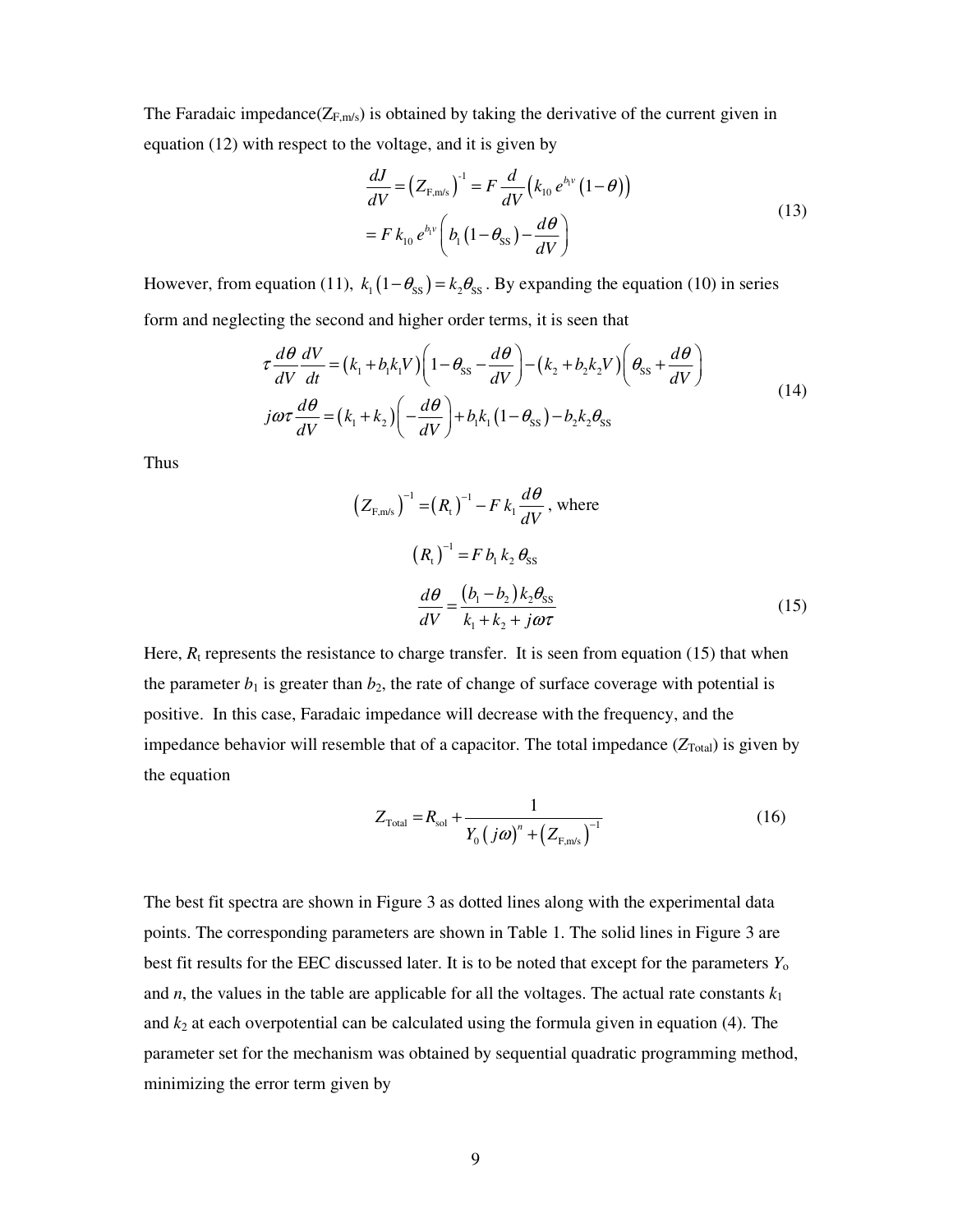$$
error = \sum \left[ w_{Re} \left( Z_{Re_{experimental}} - Z_{Re_{bestfit}} \right)^2 + w_{Im} \left( Z_{Im_{experimental}} - Z_{Im_{bestfit}} \right)^2 \right] \quad (17)
$$

taken over all the frequencies and voltages. Here,  $w_{\text{Re}}$  and  $w_{\text{Im}}$  are the weighing functions which could be chosen as unity or as the inverse of the square of the real and imaginary part of the experimental impedance. The errors in the impedance measurements can be heteroskedastic i.e. a strong function of frequency. Specifically, if the impedance values span over an order of magnitude or more, the choice of weight function would make a significant difference in the values of the optimized parameter set, and the unity weight function may not be the appropriate choice. However, in this case, all the impedance values were between 5 ohms and 25 ohms in magnitude, and the fitted parameters were not sensitive to the weight function chosen. The values listed in table 1 are based on the unity weight function.

#### *EEC model of the Cu-solution interface*

Harrington and van den Driessche have shown that for a particular class of reaction mechanisms, the equivalent circuits can be made with resistors and capacitors alone [34]. EIS data could be modeled either by assuming an electrical circuit and obtaining the parameter by regression or by sequential regression of the line shapes to the data [56]. For example, a series of elements in Voight circuit can be used to fit data simulated by circuits containing capacitors, inductors, Warburg impedance or CPE. The number of time constants captured in the data could be determined by the number of Voight elements necessary to obtain a low residual sum of squares. When adding more Voight elements does not result in a significant reduction in the residual sum of squares, the fit would be considered adequate to describe the data. Since the EIS data in Figure 2 shows two loops which may be described by two capacitors, the method of sequential regression was not chosen, and instead the data was fit to the equivalent circuit shown in Figure 4. In Figure 4,  $R_{sol}$  is the solution resistance and  $Q$ represents the CPE.  $R_2$  represents the resistance to Faradaic reactions while  $R_1$  and  $C_1$  can be interpreted as the resistance and capacitance associated with the non-Faradaic reaction. In the literature, a slightly more complicated circuit has been employed to describe the Fourier Transform-Electrochemical Impedance Spectra of dissolution of copper in glycine and hydrogen peroxide [53].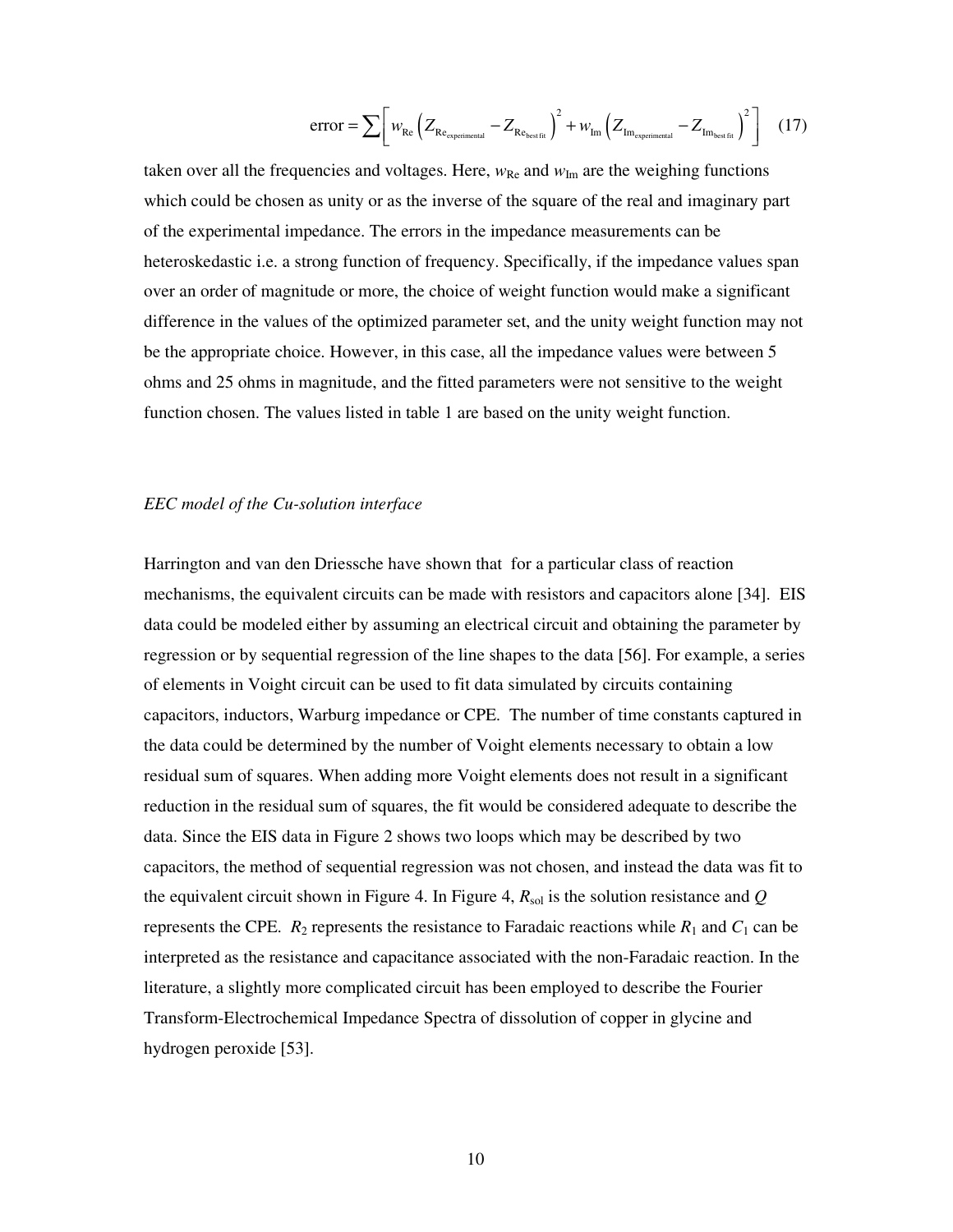It is seen that the basic characteristics of the experimental data are captured well by the EEC. All the estimated parameters except  $R_{sol}$  are plotted against the overpotential in Figure 5. The solution resistance is estimated to be about 4.79± 0.28 ohms for all the four spectra. From Figure 5(b), it is seen that  $R_2$  decreases slightly with increase in the overpotential indicating that the Faradaic reaction may be enhanced at higher potentials. With an increase in overpotential,  $R_1$  increases while  $C_1$  decreases as seen from Figure 5(a). Since  $R_1$  and  $C_1$  are associated with the same reaction, they are expected to be coupled and show trends in mutually opposite directions [53]. While the increase in  $R_1$  with overpotential may be partly compensated by the decrease in  $R_2$ , the decrease in  $C_1$  with overpotential would result in an increase in impedance as seen in the low frequency loop of Figure 2. Since the dissolution rate of the copper in arginine and hydrogen peroxide solution is high, the total impedance is low. It is seen that at the high frequency limits, the total impedance can be approximated by the estimated solution resistance, and at the low frequency limits, the impedance can be approximated by the sum of the three resistances in the circuit given in Figure 3.The parameter values associated with CPE are shown in Fig  $5(c)$ . The  $Y_0$  and  $n$  values estimated by EEC (shown in Figure  $5(c)$ ) are very similar to the estimates obtained for RMA, shown in table 1. It is clear that the exponent *n* deviates from the ideal value of 1 as the overpotential increases. At the low overpotential of 140 mV vs Ag/AgCl, the parameter is about 0.85. However, at the higher overpotential of 290 mV vs Ag/AgCl, the value for *n* is about 0.65. The parameter value of 0.85 would indicate that the electrode surface has a significant roughness at OCP. At higher potentials, the dissolution rate and subsequently the surface roughness would increase, resulting in a lower value for *n*. However, a value as low as 0.65 would indicate that diffusion effects come into play since a value of 0.5 for the exponent n would correspond to Warburg impedance which essentially represents diffusion [46]. This is also seen from the clearer appearance of the 45 degree line in the low frequency loop, with increasing overpotential. The parameter  $Y_0$  is seen to increase with the overpotential. Even for smooth electrodes which exhibit an ideal capacitance behavior, the double layer capacitance value may depend on the voltage [57], perhaps due to the change in specific adsorption of anions. In this case, the best value for *n* is 0.85 at the OCP, and this would correspond to a significant roughness of the electrode surface. With the electrode exhibiting non-ideal behavior, it is not surprising that both  $Y_0$  and  $n$  vary with the potential in this case.

A comparison of the other parameters estimated and the trends in the EEC show that the resistance  $R_2$  would correspond to the reaction given in equation (8). Since the value of  $b_1$  is

11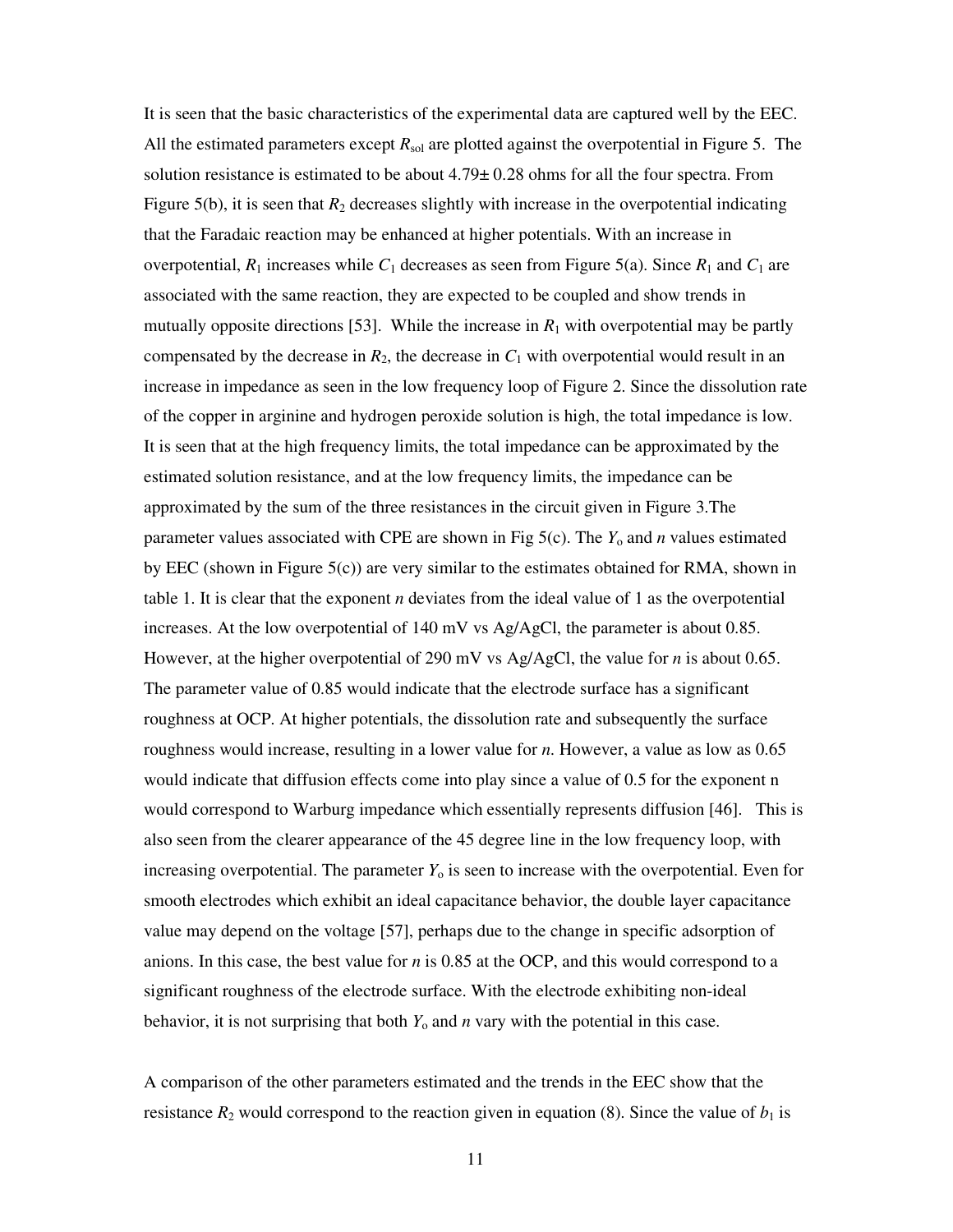positive, an increase in overpotential would increase the corresponding reaction, thereby reducing the resistance. Similarly, the negative value of  $b_2$  and the increase in value of  $R_1$  with the overpotential indicates that the electrical elements  $R_1$  and  $C_1$  are associated with the reaction given in equation (9).

The main features of the EIS data are captured well by the RMA. Specifically, with increase in DC overpotential (i) the capacitance loop in the high frequency regime shrinks, (ii) the capacitance loop in low frequency regime expands, and (iii) the point of intersection of the two capacitance loops moves to the right. A specific characteristic that is not captured by RMA is the reduction in the overall impedance at the lowest frequency with increase in overpotential. Particularly, the best fit plot corresponding to 140 mV (vs Ag/AgCl) deviates more from the experimental data compared to the best fit results at higher overpotentials. The difference may be due to possible interference by other reactions near OCP that are not considered in the mechanistic analysis. The order of magnitude of the parameters estimated compare well with those reported in literature for other metal dissolution reactions [38-40]. In the overpotential region investigated, both  $k_1$  and  $k_2$  are of comparable value, and hence the overall rate of reaction depends on both the parameters. It is to be noted that the reactions given in Equations (7), (8) and (9) may be reversible. It is seen that the data can be fitted well with forward reactions alone which means that the rates of reverse reactions may be low in the concentration and potential ranges investigated. The proposed reactions (8) and (9) indicate that the copper surface is covered with a sub-monolayer of CuO. The existence, composition and the surface coverage the film has to be verified by other techniques such as Electrochemical Scanning Tunneling Microscopy or spectroscopic techniques. Based on the results, the kinetic model could be modified suitably to explain the impedance as well as other results in a consistent manner and a more thorough understanding of the dissolution mechanism would be possible. The EEC may also need to be modified to account for all the processes occurring in the system.

### **Conclusions**

The dissolution mechanism of copper in arginine and hydrogen peroxide medium was investigated using potentiodynamic polarization and EIS technique. Potentiodynamic data indicate the absence of passivation even at alkaline pH. EIS data show a capacitance loop at high frequencies corresponding to double layer capacitance and an additional capacitance loop at lower frequencies corresponding to non-Faradaic relaxation processes. Electrical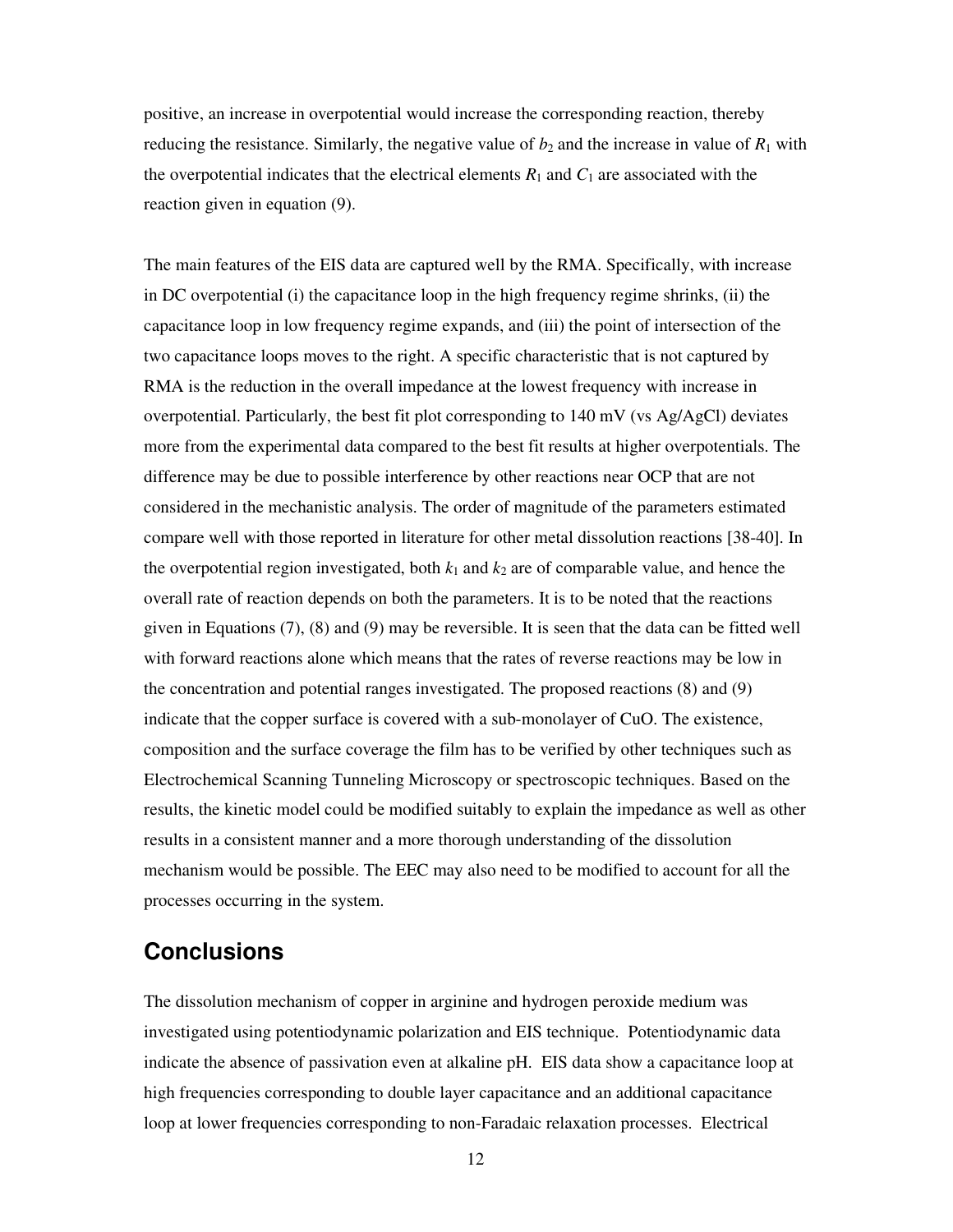equivalent circuit analysis and reaction mechanism analysis were employed to fit the EIS data, and based on the comparison of the experimental and the best fit data, as well as potentiodynamic results, the direct dissolution of copper was ruled out. A two step mechanism involving a Faradaic reaction between the hydroxyl radicals and the copper surface with cupric oxide as the product [14-26] and the subsequent dissolution of cupric oxide by complexation [53] is proposed. Both EEC analysis and RMA capture the essential features of the experimental results obtained at various overpotentials. Further analysis of the copper surface in arginine and peroxide solution by complementary techniques is necessary to confirm the presence of the intermediate oxide species and to understand their characteristics.

### **Acknowledgments**

The authors would like to thank the Ministry of Human Resource Development (MHRD), India for funding this project (CHE/0304/065/MHRD/SRAT).

# **Symbol List**

| $Cu_{ads}^+$        | Charged species of copper adsorbed onto the electrode surface    |
|---------------------|------------------------------------------------------------------|
| $Cu^{2+}$           | Charged species of copper in solution                            |
| $I_{\rm corr}$      | <b>Corrosion Current</b>                                         |
| $R_{\rm sol}$       | <b>Solution Resistance</b>                                       |
| $R_1$               | Resistance representing non-Faradaic reaction                    |
| $C_1$               | Capacitance representing non-Faradaic reaction                   |
| $R_2$               | Resistance representing Faradaic reaction                        |
| $\mathcal{Q}$       | Constant Phase Element (CPE) representing the double layer $Y_0$ |
| $Y_{\rm o}$         | Parameter for CPE                                                |
| $\boldsymbol{n}$    | <b>Exponent for CPE</b>                                          |
| F                   | <b>Faraday Constant</b>                                          |
| J                   | Current $(A)$                                                    |
| $k_{10}$ , $k_{20}$ | Pre exponential factors for Rate constant                        |
| $b_1, b_2$          | <b>Exponents for Rate constant</b>                               |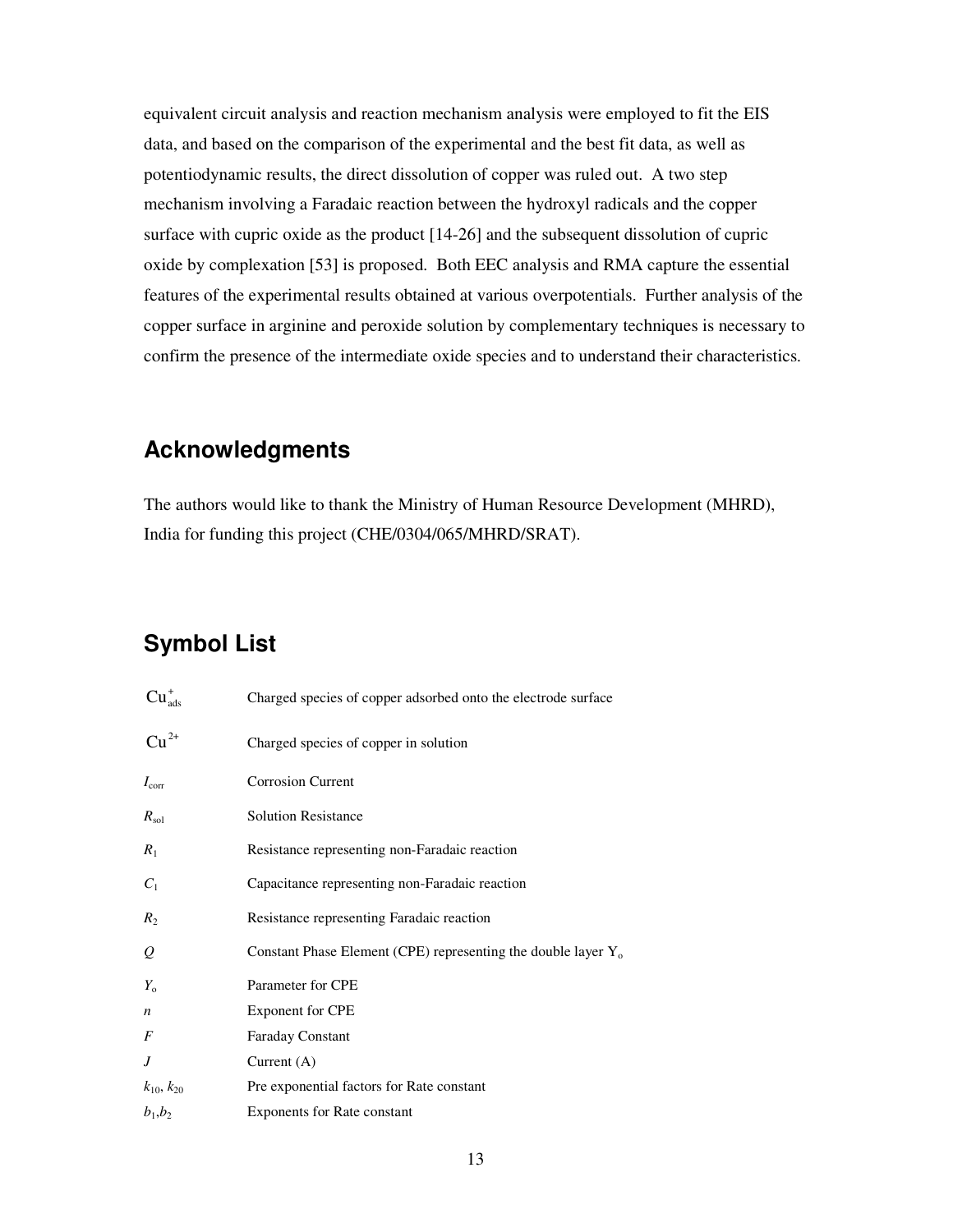| $k_1, k_2$                      | Rate constants                                                     |
|---------------------------------|--------------------------------------------------------------------|
| V                               | Overpotential                                                      |
| $Z_{F,m/s}$                     | Faradaic Impedance at metal-solution interface                     |
| ω                               | Frequency                                                          |
| Ĵ                               | imaginary number (square root of -1)                               |
| $Z_{\text{Total}}$              | Total impedance                                                    |
| $\theta$                        | Surface coverage of adsorbed species                               |
| $\theta_{ss}$                   | Surface coverage of adsorbed species under steady state conditions |
| τ                               | Total number of surface sites for the given electrode              |
| $R_{t}$                         | Resistance to charge transfer                                      |
| $Z_{\rm Re_{\rm experimental}}$ | Real component of experimentally measured impedance                |
| $Z_{\rm{Im}_{experimental}}$    | Imaginary component of experimentally measured impedance           |
| $Z_{\rm Re_{best \, fit}}$      | Real component of best fit impedance                               |
| $Z_{\rm Im_{bestfit}}$          | Imaginary component of best fit impedance                          |
| $W_{\text{Re}}$                 | Weight function for the error in real component                    |
| $\mathcal{W}_{\text{Im}}$       | Weight function for the error in imaginary component               |

# **References**

- 1. Steigerwald JM, Murarka SP, Gutmann RJ (1997). Chemical Mechanical Planarization of Microelectronic Materials, John Wiley & Sons, New York
- 2. Oliver MR (2004) In: Oliver MR (ed) Chemical-Mechanical Planarization of Semiconductor Materials, Springer-Verlag, Berlin
- 3. Anik M (2005) J Appl Electrochem 35:1
- 4. Luo Q, Campbell DR, Babu SV (1997) Thin Solid Films 311(1-2): 177
- 5. Prasad YN, Ramanathan S (2007) Electrochim Acta 52 (22): 6353
- 6. Her Y-S, Srinivasan R, Babu SV, Ramarajan S (2006) U.S. Patent 7101800
- 7. Cordeiro GGO, Barcia OE, Mattos OR (1993) Electrochim Acta 38(2-3) : 319
- 8. Turner M, Brook PA (1973) Corr Sci 13: 973
- 9. Braun M, Nobe K (1979) J Electrochem Soc 126(10) : 1666
- 10. Brossard L (1983) J Electrochem Soc 130(2) : 403
- 11. Stankovic ZD (1983) Electrochim Acta 28(1) : 109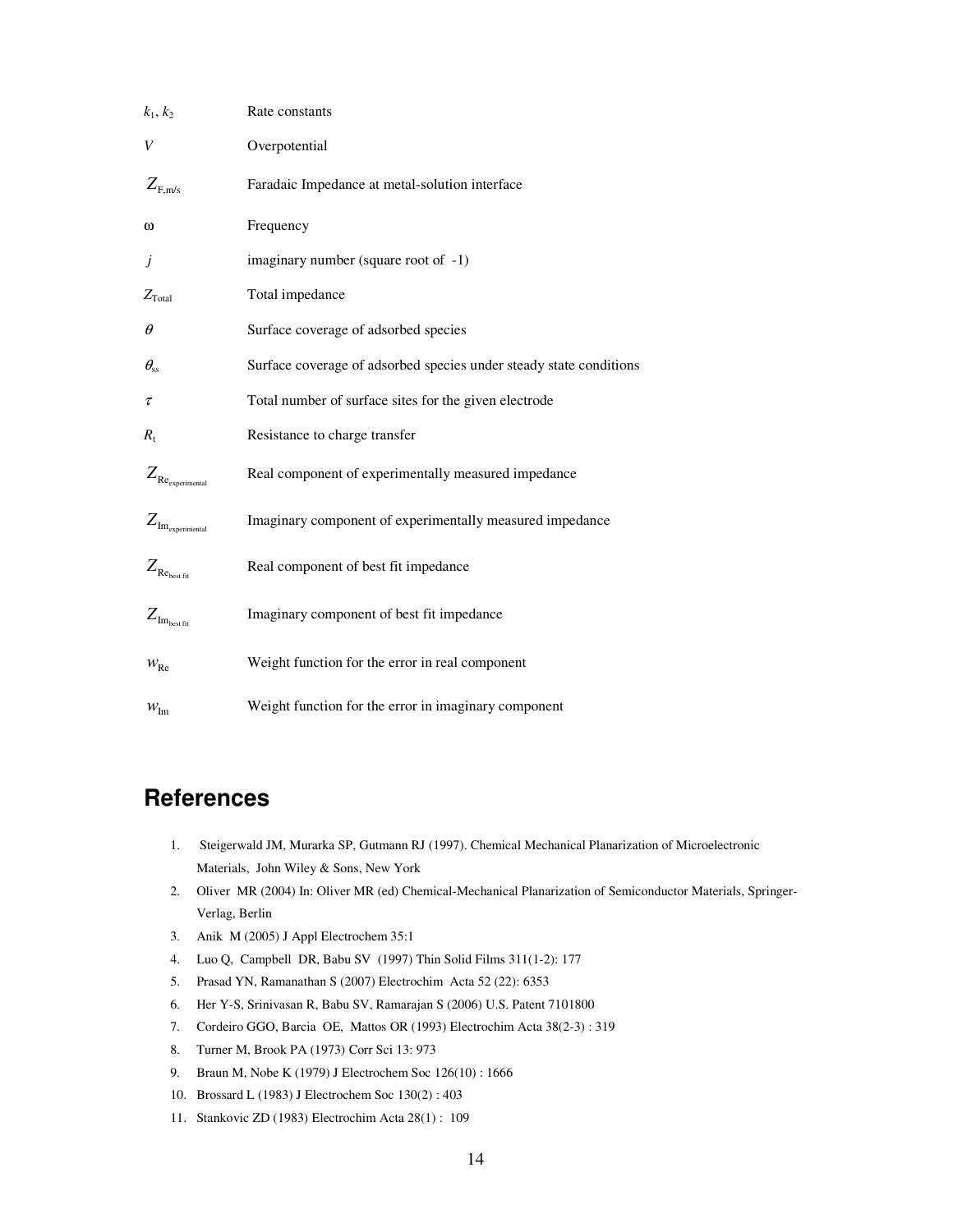- 12. Glarum SH, Marshall JH (1985) J Electrochem Soc. 132(12) : 2878
- 13. Pourbaix M (1974) Atlas of Electrochemical Equilibria in Aqueous Solutions, 2<sup>nd</sup> Edition, NACE, Houston
- 14. Strehblow HH, Titze B (1980) Electrochim Acta 25(6) : 839
- 15. Sander U, Strehblow HH, Dohrmann JK (1981) J. Phys. Chem. 85(4) : 447
- 16. Lohrengel MM, Schultze JW, Speckmann HD, Strehblow HH (1987) Electrochim. Acta, 32 (5): 733
- 17. Gomez Becerra J, Salvarezza RC, Arvia AJ (1988) Electrochim Acta 33(5) : 613
- 18. Collisi U, Strehblow HH (1990) J Electroanal Chem 284 : 385
- 19. Melendres CA, Bowmaker GA, Leger JM, Beden B (1998) J Electroanal Chem 449 : 215
- 20. Maurice V, Strehblow HH, Marcus P (2000) Surface Sci 458 : 185
- 21. Babic R, Metikos-Hukovic M, Jukic A (2001) J Electrochem Soc 148(4) : B146
- 22. Kunze J, Maurice V, Klein LH, Strehblow HH, Marcus P (2003) J Electroanal Chem 554-555 : 113
- 23. Kunze J, MauriceV, Klein LH, Strehblow HH, Marcus P (2004) Corr Sci 46 : 245
- 24. Folquer ME, Ribotta SB, Real SG, Gassa LM (2002) Corr 58(3) : 240
- 25. Nishikata A, Itagaki M, Tsuru T, Haruyama S (1990) Corr Sci 31 : 287
- 26. Perez Sanchez M, Barrera M, Gonzalez S, Souto RM, Salvarezza RC, Arvia AJ (1990) Electrochim Acta 35(9) : 1337
- 27. Aksu S, Wang L, Doyle FM (2003) J Electrochem Soc 150(11) : G718
- 28. Ein-Eli Y, Starosvetsky O (2007) Electrochim Acta 52(5): 1825
- 29. Tamilmani S, Huang W, Raghavan S, Small R (2002) J Electrochem Soc 149: G638
- 30. Keddam M (1995) In: Marcus P, Oudar J (ed) Corrosion mechanism in theory and practice, Marcel Dekker Inc., New York
- 31. Macdonald DD, McKubre MCH (2005) In: Barsoukov E, Macdonald JR (ed) Impedance Spectroscopy, 2nd Edition, John-Wiley & Sons, New Jersy
- 32. Diard J-P, Le Gorrec B, Montella C (1992) J Electroanal Chem 326 : 13
- 33. Diard J-P, Le Gorrec B, Montella C (1993) J Electroanal Chem, 352 : 1
- 34. Harrington DA, van den Driessche P (2004) J Electroanal Chem 567: 153
- 35. Gregori J, Gimenez-Romero D, Garcia-Jareno JJ, Vicente F (2005) J Solid State Electrochem 9: 83
- 36. Ashrafi A, Golozar MA, Mallakpour S (2008) J Appl Electrochem 38: 225
- 37. Assiongbon KA, Emery SB, Gorantla VRK, Babu SV, Roy D (2005) Corr Sci 48(2) : 272
- 38. Baril G, Galicia G, Deslouis C, Pebere N, Tribollet B, Vivier V (2007) J Electrochem Soc 154(2): C108.
- 39. Gregori J, Garcia-Jareno JJ, Gimenez-Romero D, Roig A, Vicente F (2007) J Electrochem Soc 154(7) : C371
- 40. Keddam M, Mattos OR, Takenouti H (1981) J Electrochem Soc 128: 257
- 41. Keddam M, Mattos OR, Takenouti H (1981) J Electrochem Soc 128: 266
- 42. Macdonald DD, Real S, Smedley SI,. Urquidi-Macdonald M (1988) J Electrochem Soc 135: 2410
- 43. Bojinov M (1996) J Electroanal Chem 405: 15
- 44. Gregori J, Gimenez-Romero D, Garcia-Jareno JJ, Vicente F (2006) J Solid State Electrochem 10: 920
- 45. Darowicki, K (1995) Corr Sci 37(6): 913
- 46. Rammelt U, Reinhard G (1990) Electrochim Acta 35(6): 1045
- 47. Pajkossy T (2005) Solid State Ionics 176: 1997
- 48. Zoltowski P (1998) J Electroanal Chem 443 : 149
- 49. Sadkowski A (2000) J Electroanal Chem 481: 222
- 50. Lang G, Heusler KE (2000) J Electroanal Chem 481: 227
- 51. Zoltowski P (2000) J Electroanal Chem 481: 230
- 52. Sadkowski A (2000) J Electroanal Chem 481: 232
- 53. Lu J, Garland JE, Pettit CM, Babu SV, Roy D (2004) J Electrochem Soc 151: G717
- 54. Hariharaputhiran M, Zhang J, Ramarajan S, Keleher JJ, Li Y, Babu SV (2000) J Electrochem Soc 147: 3820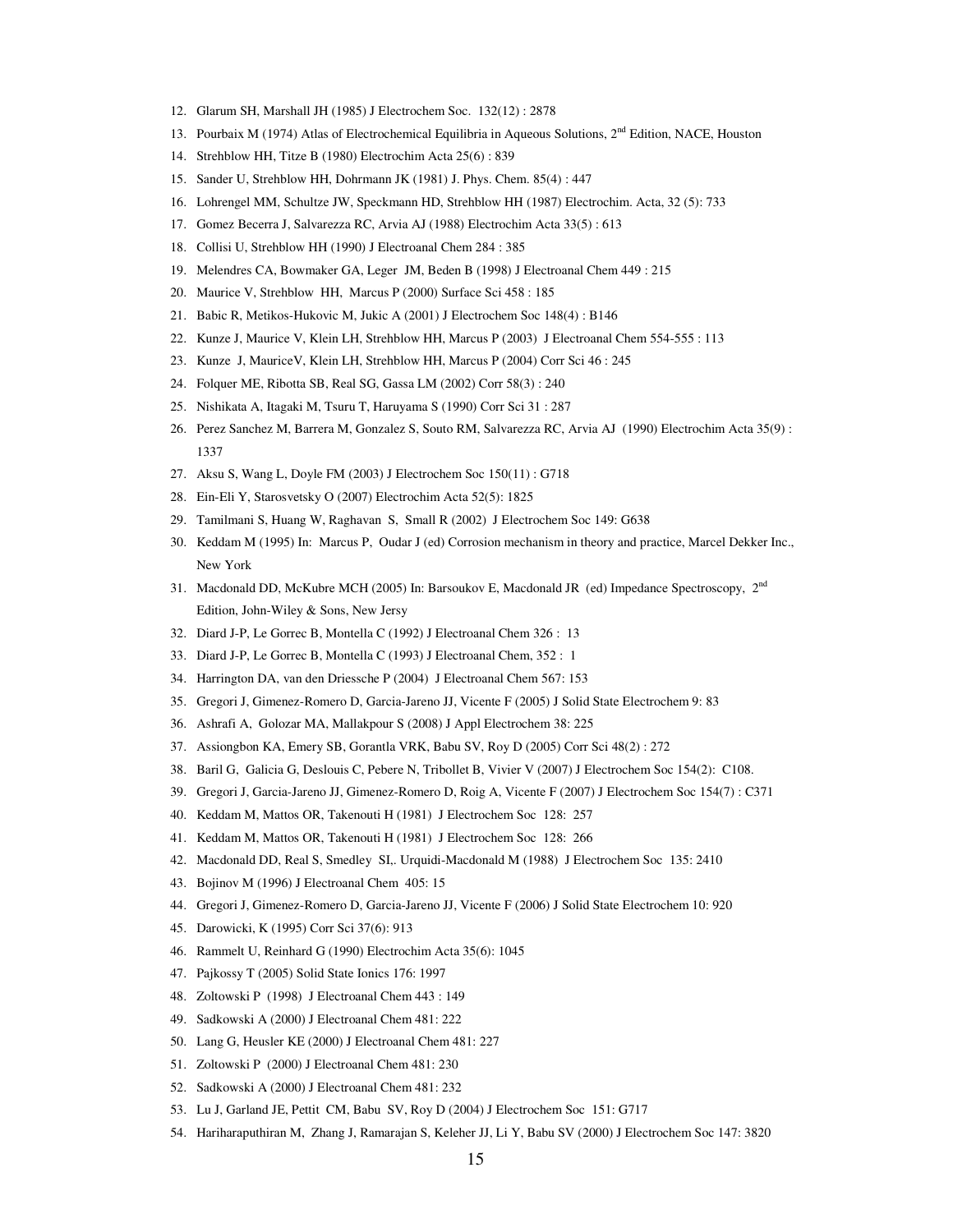- 55. Lehinger L (1984) *Principles of Biochemistry,* 2nd Edition, CBS publishers, New Delhi
- 56. Agarwal P, Orazem ME, Garcia-Rubio LH (1992) J Electrochem Soc 139(7) : 1917
- 57. Srinivasan R, Suni II (1998) J Appl Electrochem 28: 993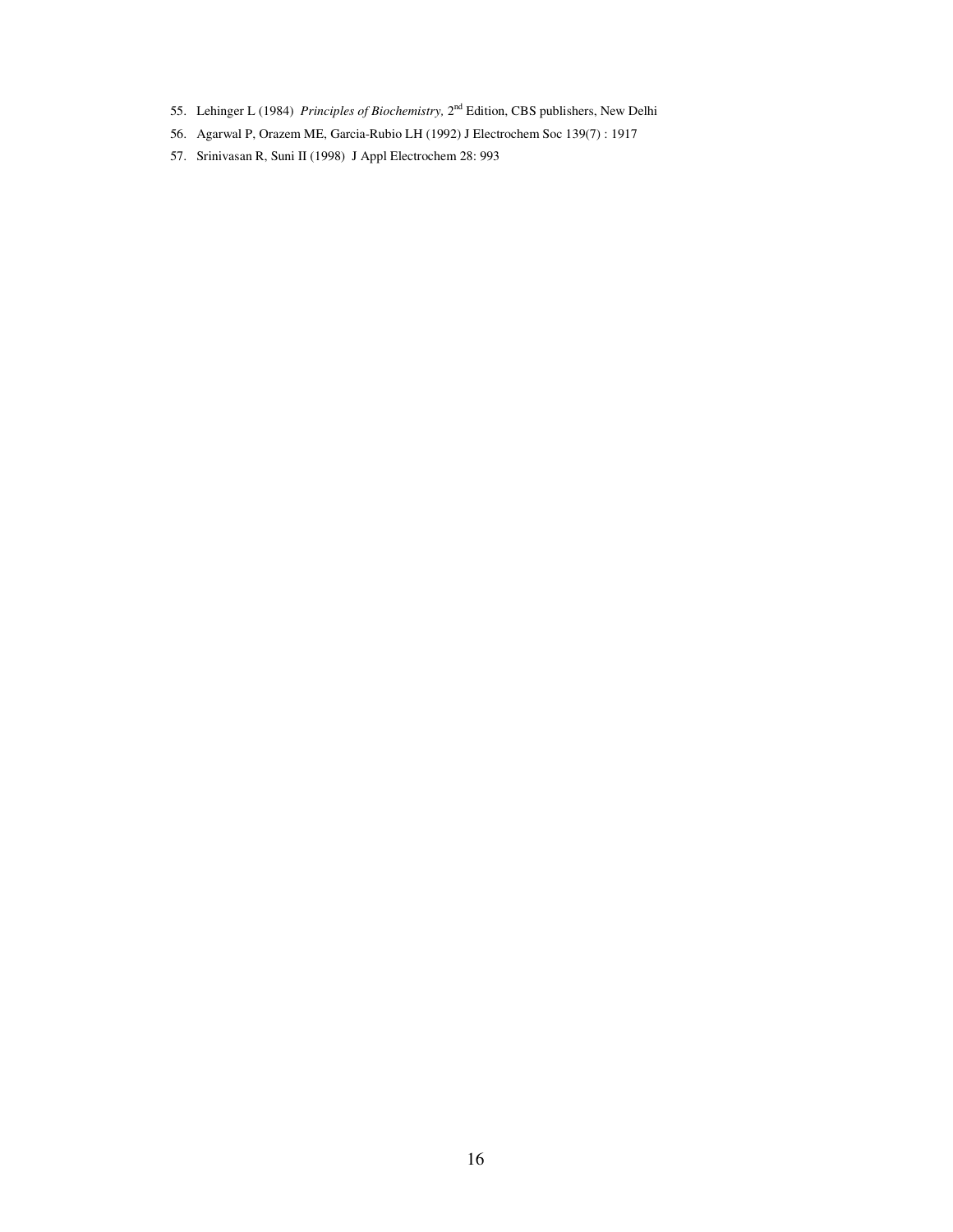

Figure 1. Potentiodynamic Polarization curves for copper in solution containing 1% (vol/vol) hydrogen peroxide and 0.1 M sodium sulfate with and without 1% (wt) arginine, at a pH of 10.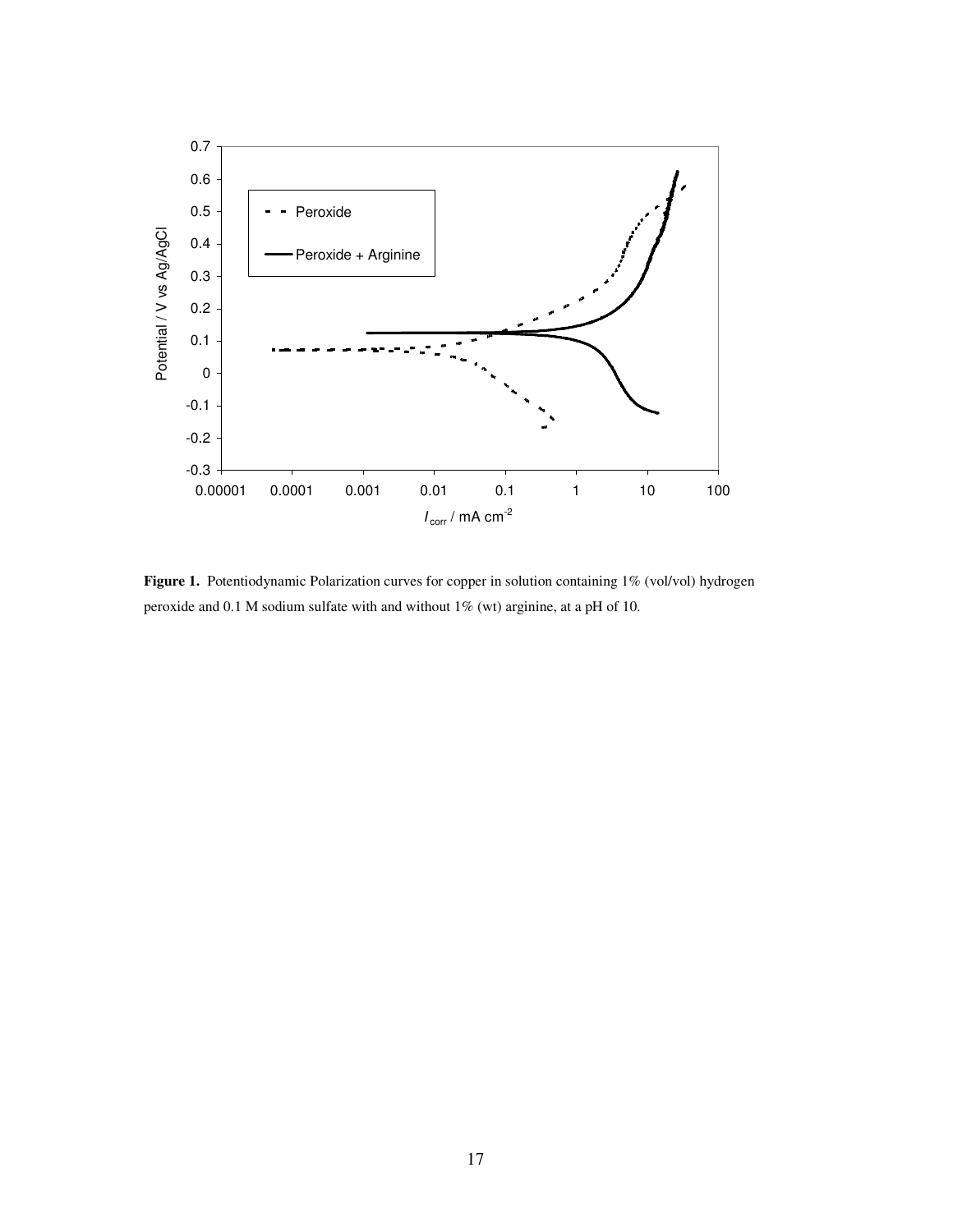

Figure 2. Experimental EIS data at various overpotentials for copper in 1% (vol/vol) hydrogen peroxide, 1% (wt) arginine and 0.1 M sodium sulfate. The lines are drawn for guiding the eye and they do not represent any data fit.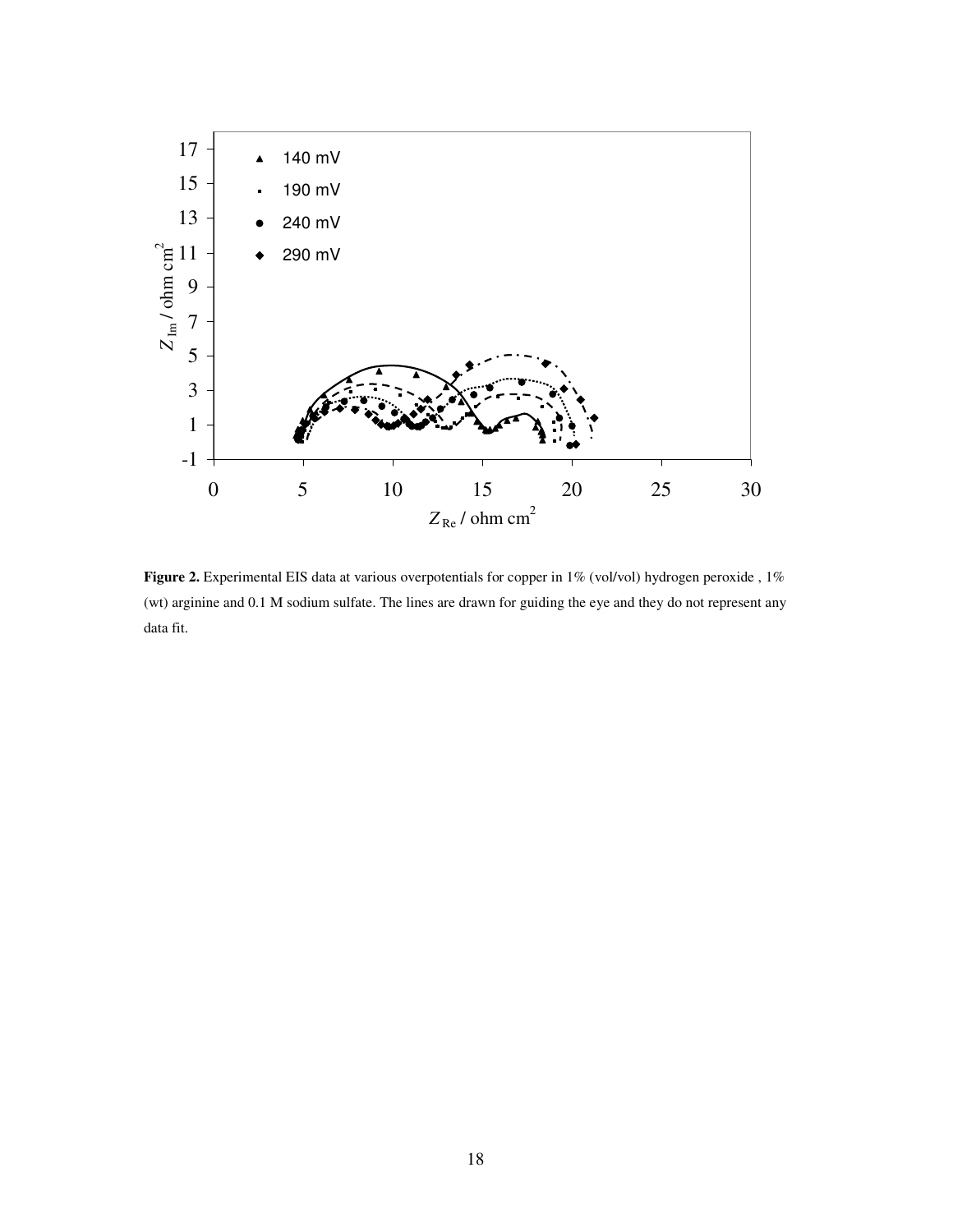

Figure 3. Best fit EIS values superimposed with experimental data at (a) 140 mV (b) 190 mV (c) 240 mV and (d) 290 mV (vs Ag/AgCl) for copper in 1% (vol/vol) hydrogen peroxide , 1% (wt) arginine and 0.1 M sodium sulfate. Both electrical equivalent circuit (EEC) best fit results and the reaction mechanism analysis (RMA) best fit results are shown.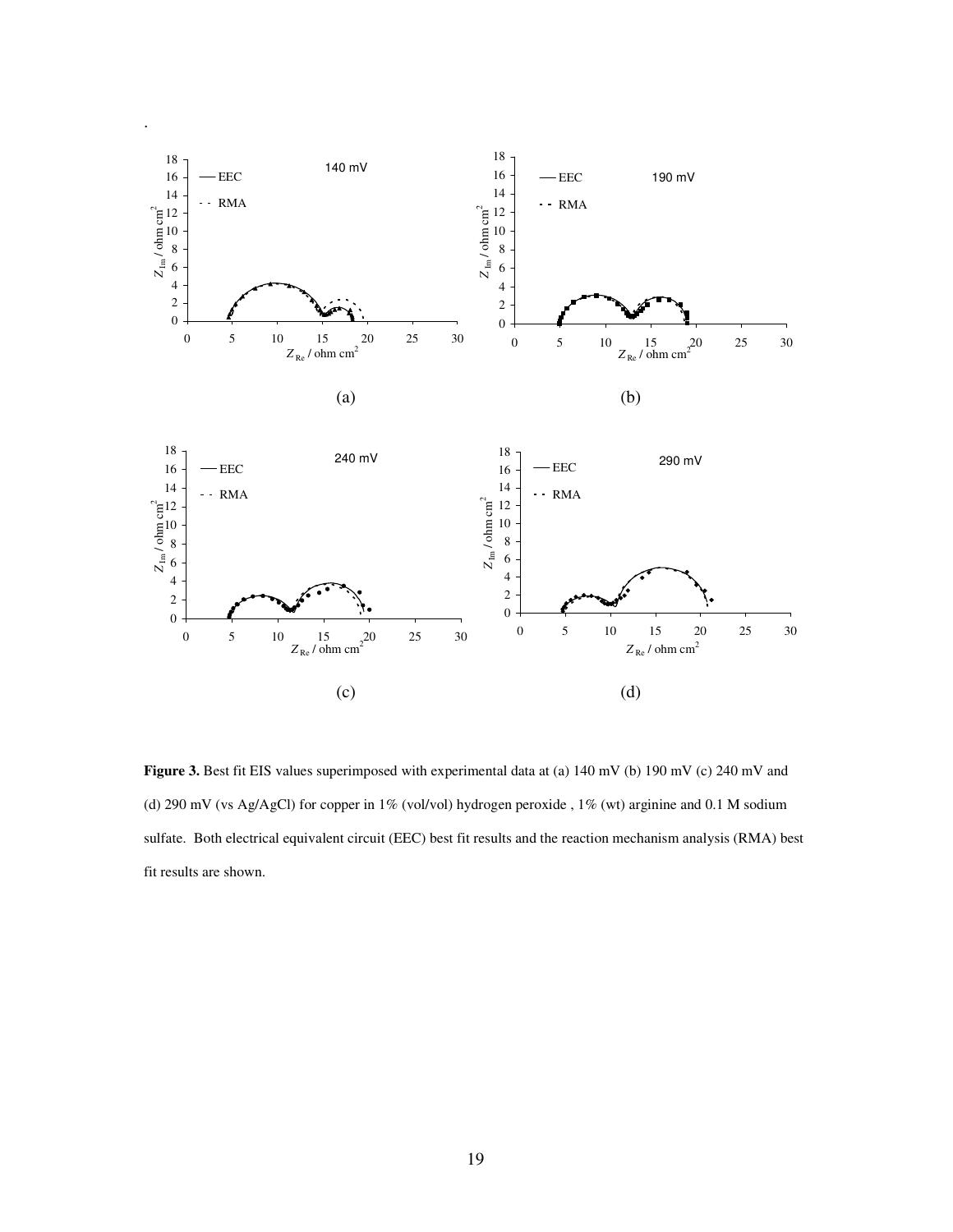

Figure 4. Electrical equivalent circuit for copper in 1% (vol/vol) hydrogen peroxide, 1% (wt) arginine and 0.1 M sodium sulfate.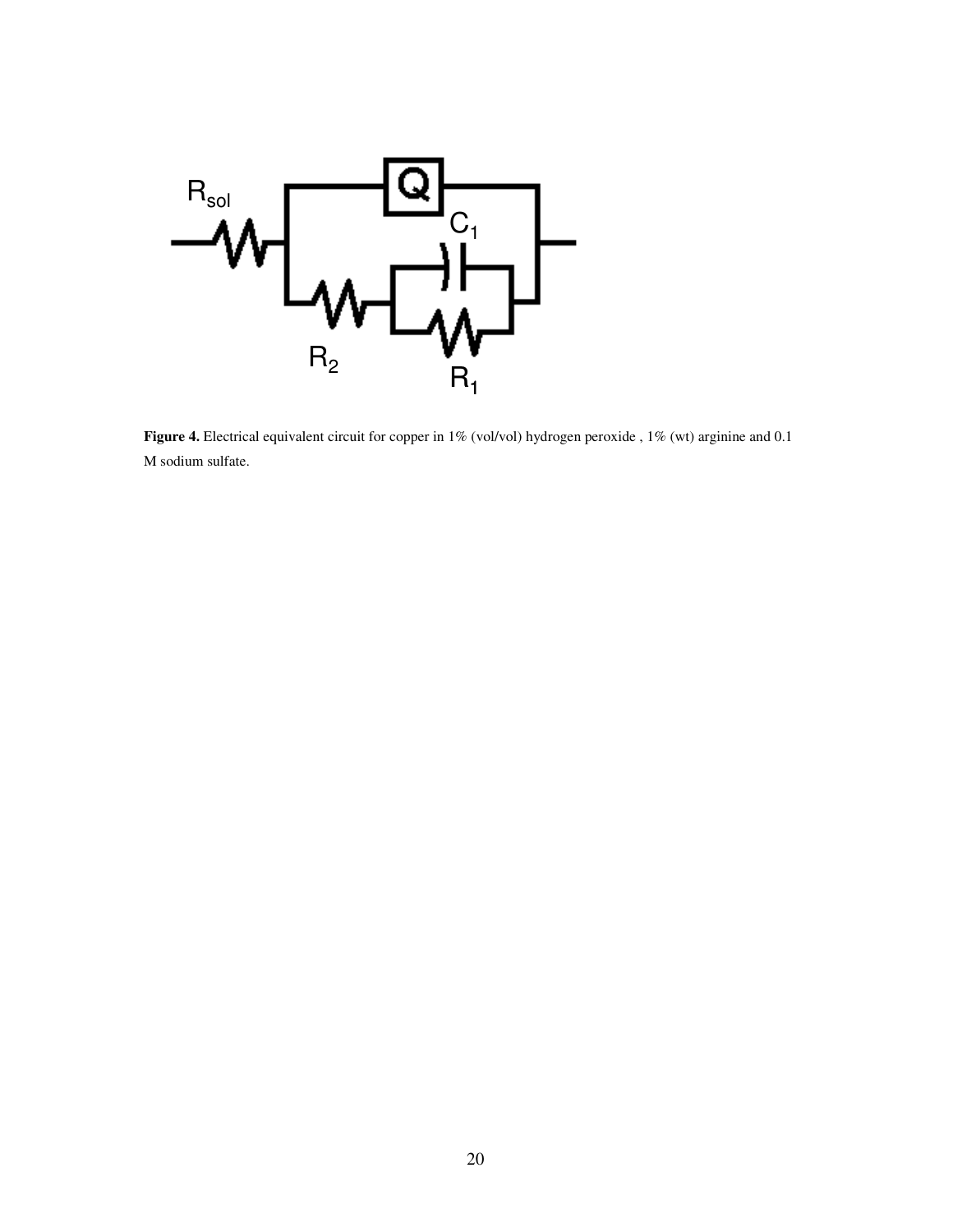

**Figure 5.** Parameters of electrical equivalent circuit corresponding to (a) non-Faradaic reaction (b) Faradaic reaction and (c) constant phase element for the equivalent circuit shown in Figure 3 plotted against the DC potential of the electrode.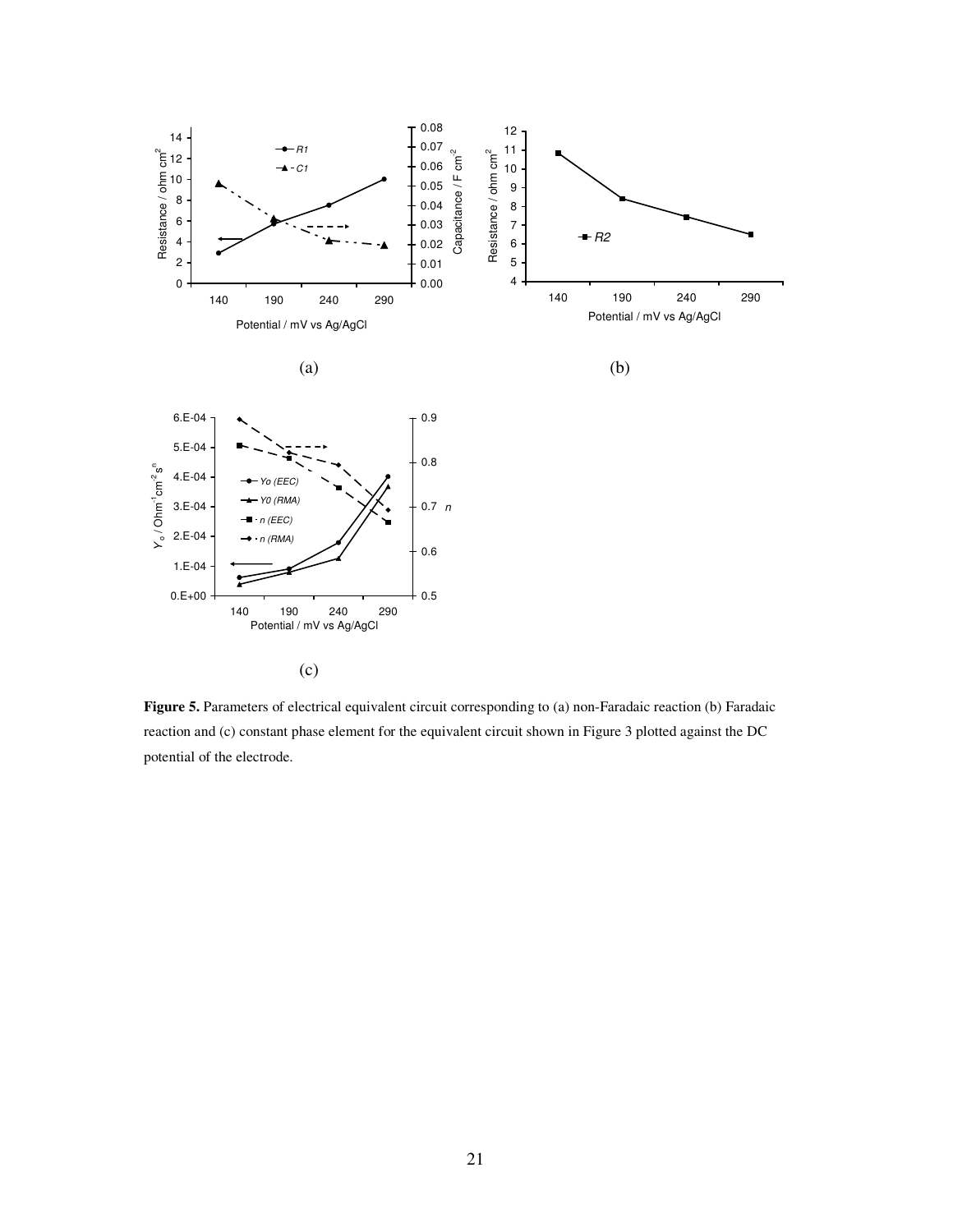

**Figure 6.** The structure of L-Arginine at pH of 10.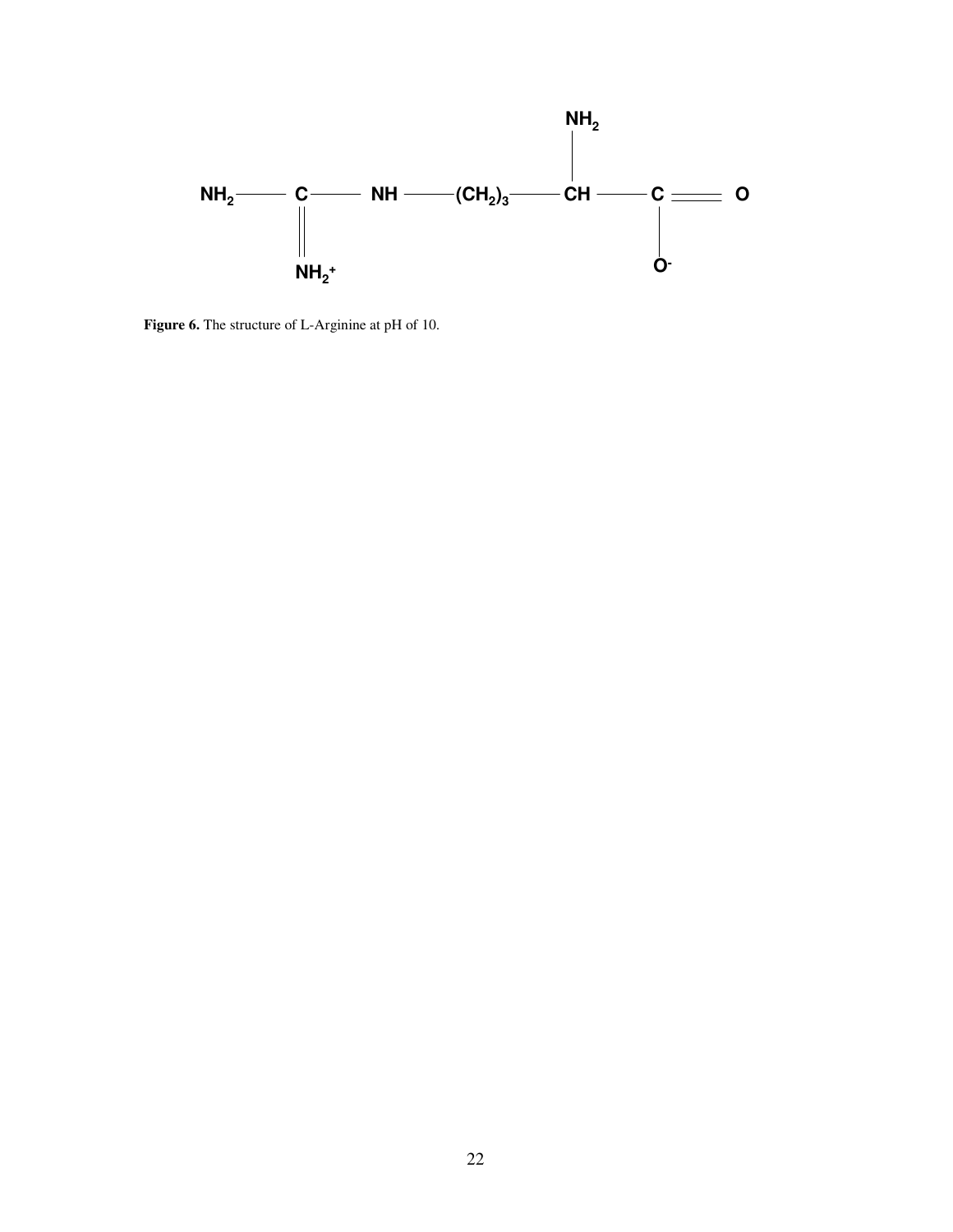| <b>TABLE 1.</b> Parameters used for the RMA |                |                 |                                       |  |  |  |
|---------------------------------------------|----------------|-----------------|---------------------------------------|--|--|--|
| Parameter                                   |                | Value           | Units                                 |  |  |  |
| $k_{10}$                                    |                | $1.58\ 10^{-7}$ | moles $\text{cm}^2 \text{ s}^1$       |  |  |  |
| b <sub>1</sub>                              |                | 6.60            | $V^{-1}$                              |  |  |  |
| $k_{20}$                                    |                | $5.84~10^{-7}$  | moles $cm^{-2} s^{-1}$                |  |  |  |
| b <sub>2</sub>                              |                | $-0.97$         | $V^{-1}$                              |  |  |  |
| $\tau$                                      |                | $7.43~10^{-8}$  | moles $cm-2$                          |  |  |  |
| $Y_0$ at various DC                         | OCP            | $3.86\,10^{-5}$ |                                       |  |  |  |
| potentials                                  | $OCP + 50$ mV  | $7.92\,10^{-5}$ | ohm $^{-1}$ cm $^{-2}$ s <sup>n</sup> |  |  |  |
|                                             | $OCP + 100$ mV | $1.2610^{4}$    |                                       |  |  |  |
|                                             | $OCP + 200$ mV | 3.68 $10^{-4}$  |                                       |  |  |  |
| $n$ at various DC                           | <b>OCP</b>     | 0.90            |                                       |  |  |  |
| potentials                                  | $OCP + 50$ mV  | 0.82            |                                       |  |  |  |
|                                             | $OCP + 100$ mV | 0.79            |                                       |  |  |  |
|                                             | $OCP + 200$ mV | 0.69            |                                       |  |  |  |
| $R_{\rm sol}$                               |                | 4.81            | $ohm$ cm <sup>2</sup>                 |  |  |  |